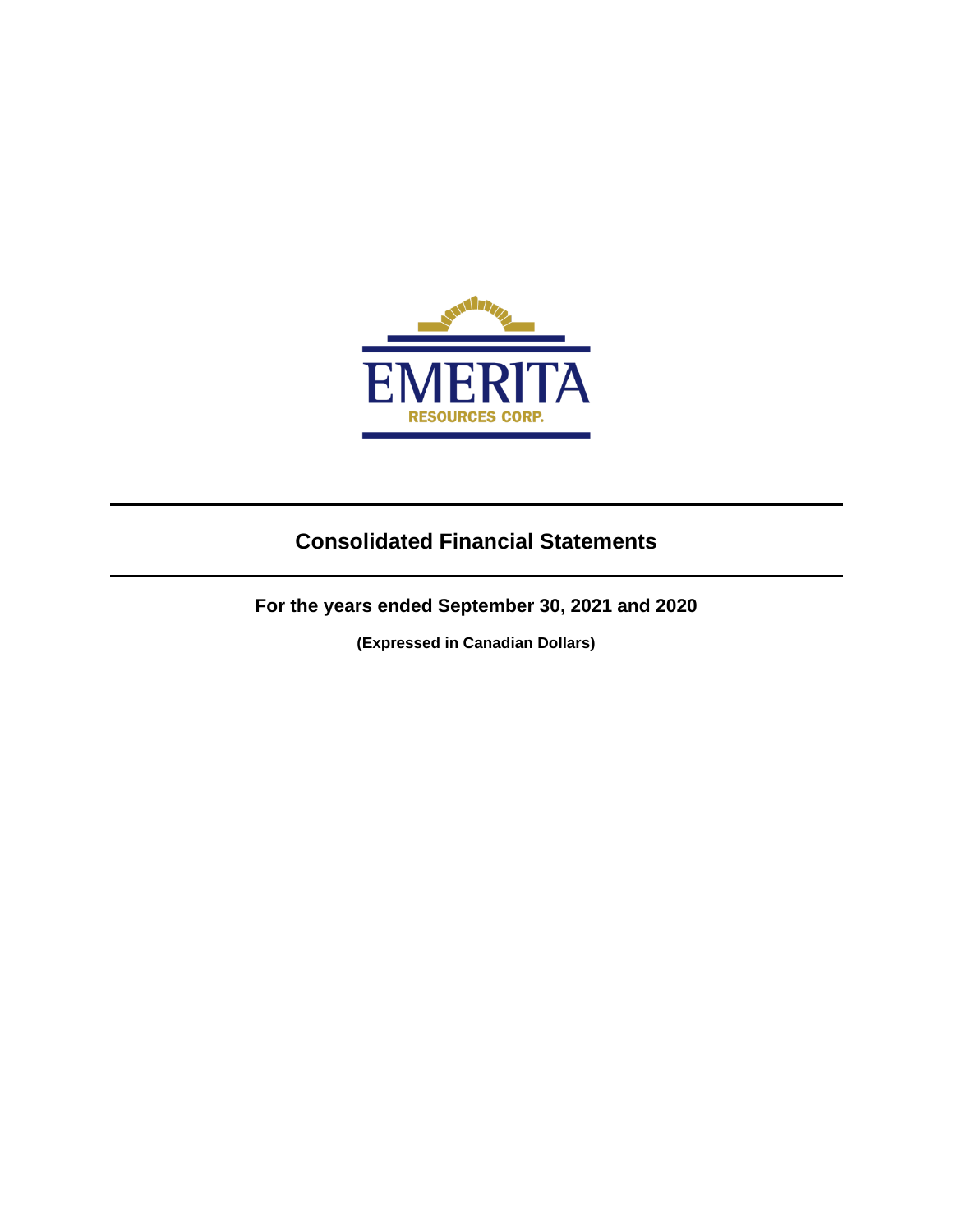## McGovern **Hurley**

Audit. Tax. Advisory.

## **Independent Auditor's Report**

To the Shareholders of Emerita Resources Corp.

## **Opinion**

We have audited the consolidated financial statements of Emerita Resources Corp and its subsidiaries (the "Company"), which comprise the consolidated statements of financial position as at September 30, 2021 and 2020, and the consolidated statements of loss and comprehensive loss, consolidated statements of changes in shareholders' equity and consolidated statements of cash flows for the years then ended, and notes to the consolidated financial statements, including a summary of significant accounting policies.

In our opinion, the accompanying consolidated financial statements present fairly, in all material respects, the consolidated financial position of the Company as at September 30, 2021 and 2020 and its consolidated financial performance and its consolidated cash flows for the years then ended in accordance with International Financial Reporting Standards ("IFRS").

## **Basis for opinion**

We conducted our audit in accordance with Canadian generally accepted auditing standards. Our responsibilities under those standards are further described in the Auditor's responsibilities for the audit of the consolidated financial statements section of our report. We are independent of the Company in accordance with the ethical requirements that are relevant to our audit of the consolidated financial statements in Canada. We have fulfilled our other ethical responsibilities in accordance with these requirements. We believe that the audit evidence we have obtained is sufficient and appropriate to provide a basis for our opinion.

## **Other information**

Management is responsible for the other information. The other information comprises Management's Discussion and Analysis.

Our opinion on the consolidated financial statements does not cover the other information and we do not express any form of assurance conclusion thereon.

In connection with our audit of the consolidated financial statements, our responsibility is to read the other information and, in doing so, consider whether the other information is materially inconsistent with the consolidated financial statements or our knowledge obtained in the audit or otherwise appears to be materially misstated.

We obtained Management's Discussion and Analysis prior to the date of this auditor's report. If, based on the work we have performed, we conclude that there is a material misstatement of this other information, we are required to report that fact. We have nothing to report in this regard.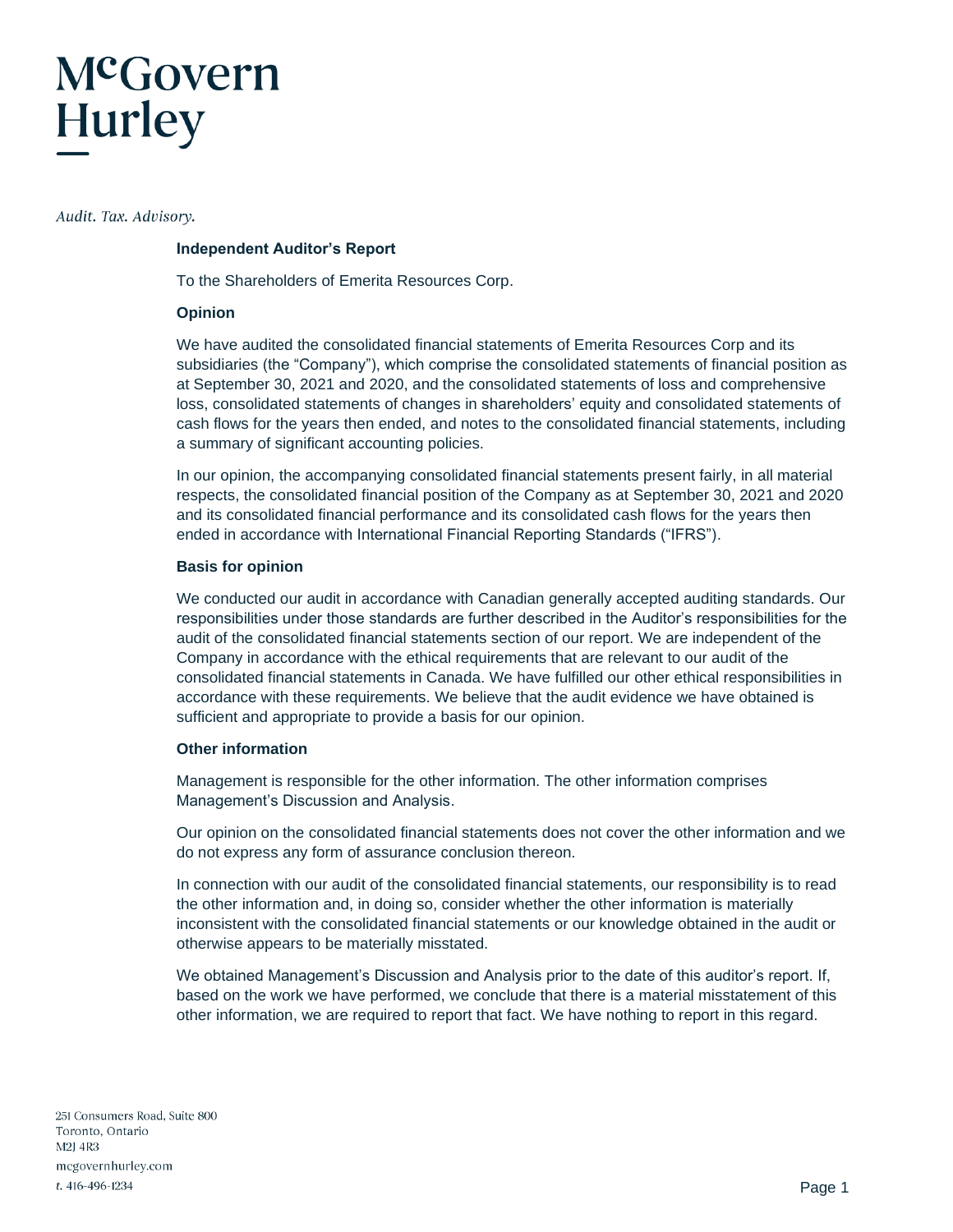# M<sup>c</sup>Govern Hurley

## **Responsibilities of management and those charged with governance for the consolidated financial statements**

Management is responsible for the preparation and fair presentation of the consolidated financial statements in accordance with IFRS, and for such internal control as management determines is necessary to enable the preparation of consolidated financial statements that are free from material misstatement, whether due to fraud or error.

In preparing the consolidated financial statements, management is responsible for assessing the Company's ability to continue as a going concern, disclosing, as applicable, matters related to going concern and using the going concern basis of accounting unless management either intends to liquidate the Company or cease operations, or has no realistic alternative but to do so.

Those charged with governance are responsible for overseeing the Company's financial reporting process.

## **Auditor's responsibilities for the audit of the consolidated financial statements**

Our objectives are to obtain reasonable assurance about whether the consolidated financial statements as a whole are free from material misstatement, whether due to fraud or error, and to issue an auditor's report that includes our opinion. Reasonable assurance is a high level of assurance, but is not a guarantee that an audit conducted in accordance with Canadian generally accepted auditing standards will always detect a material misstatement when it exists. Misstatements can arise from fraud or error and are considered material if, individually or in aggregate, they could reasonably be expected to influence the economic decisions of users taken on the basis of these consolidated financial statements.

As part of an audit in accordance with Canadian generally accepted auditing standards, we exercise professional judgement and maintain professional skepticism throughout the audit. We also:

- Identify and assess the risks of material misstatement of the consolidated financial statements, whether due to fraud or error, design and perform audit procedures responsive to those risks, and obtain audit evidence that is sufficient and appropriate to provide a basis for our opinion. The risks of not detecting a material misstatement resulting from fraud is higher than for one resulting from error, as fraud may involve collusion, forgery, intentional omissions, misrepresentations, or the override of internal control.
- Obtain an understanding of internal control relevant to the audit in order to design audit procedures that are appropriate in the circumstances, but not for the purpose of expressing an opinion on the effectiveness of the Company's internal control.
- Evaluate the appropriateness of accounting policies used and the reasonableness of accounting estimates and related disclosures made by management.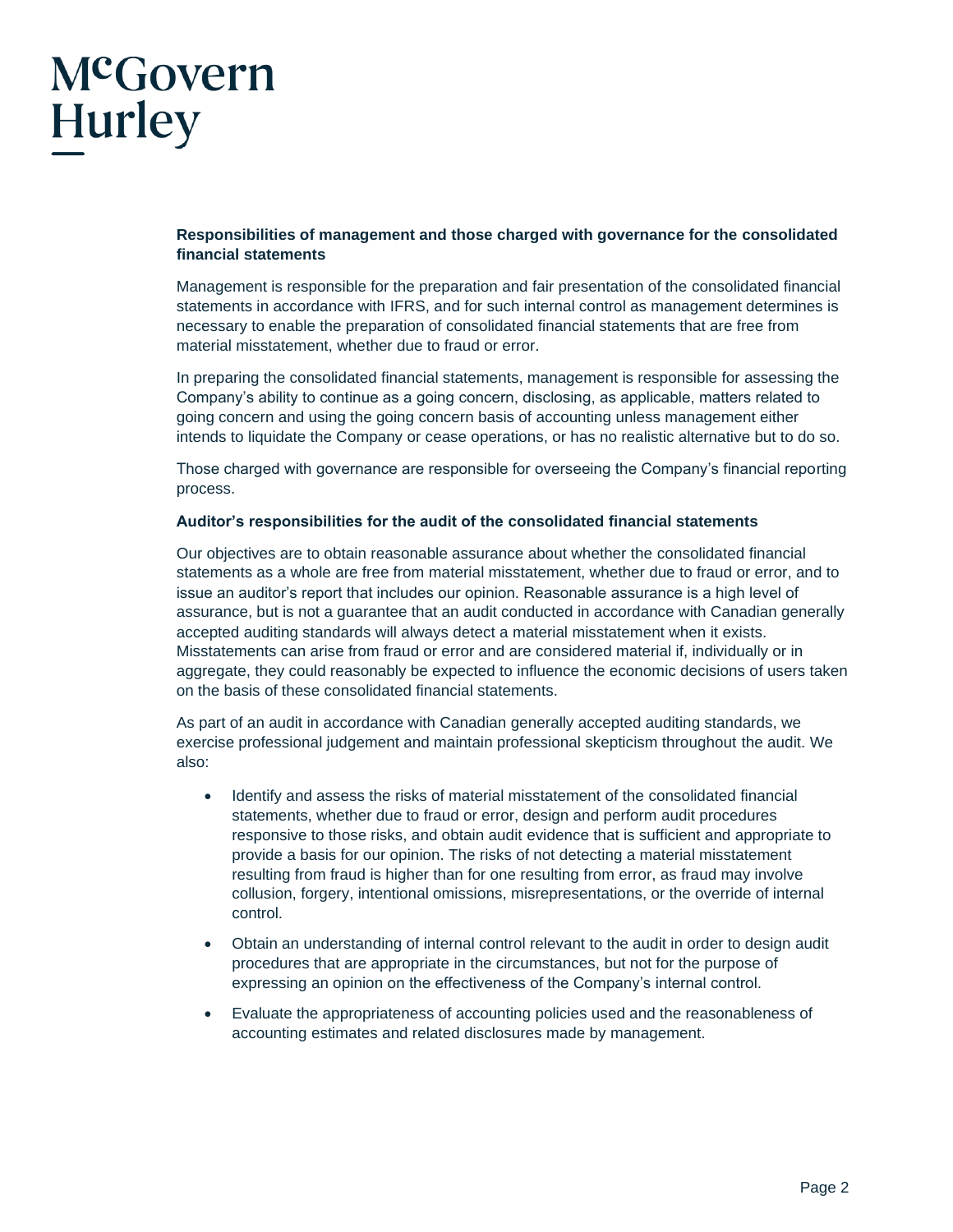## McGovern **Hurley**

- Conclude on the appropriateness of management's use of the going concern basis of accounting and, based on the audit evidence obtained, whether a material uncertainty exists related to events or conditions that may cast significant doubt on the Company's ability to continue as a going concern. If we conclude that a material uncertainty exists, we are required to draw attention in our auditor's report to the related disclosures in the consolidated financial statements or, if such disclosures are inadequate, to modify our opinion. Our conclusions are based on the audit evidence obtained up to the date of our auditor's report. However, future events or conditions may cause the Company to cease to continue as a going concern.
- Evaluate the overall presentation, structure and content of the consolidated financial statements, including the disclosures, and whether the consolidated financial statements represent the underlying transactions and events in a manner that achieves fair presentation.

We communicate with those charged with governance regarding, among other matters, the planned scope and timing of the audit and significant audit findings, including any significant deficiencies in internal control that we identify during our audit.

We also provide those charged with governance with a statement that we have complied with relevant ethical requirements regarding independence, and to communicate with them all relationships and other matters that may reasonably be thought to bear on our independence, and where applicable, related safeguards.

The engagement partner of the audit resulting in this independent auditor's report is Chris Milios.

**McGovern Hurley LLP** Mcawem Hurley UP

**Chartered Professional Accountants Licensed Public Accountants**

Toronto, Ontario January 27, 2022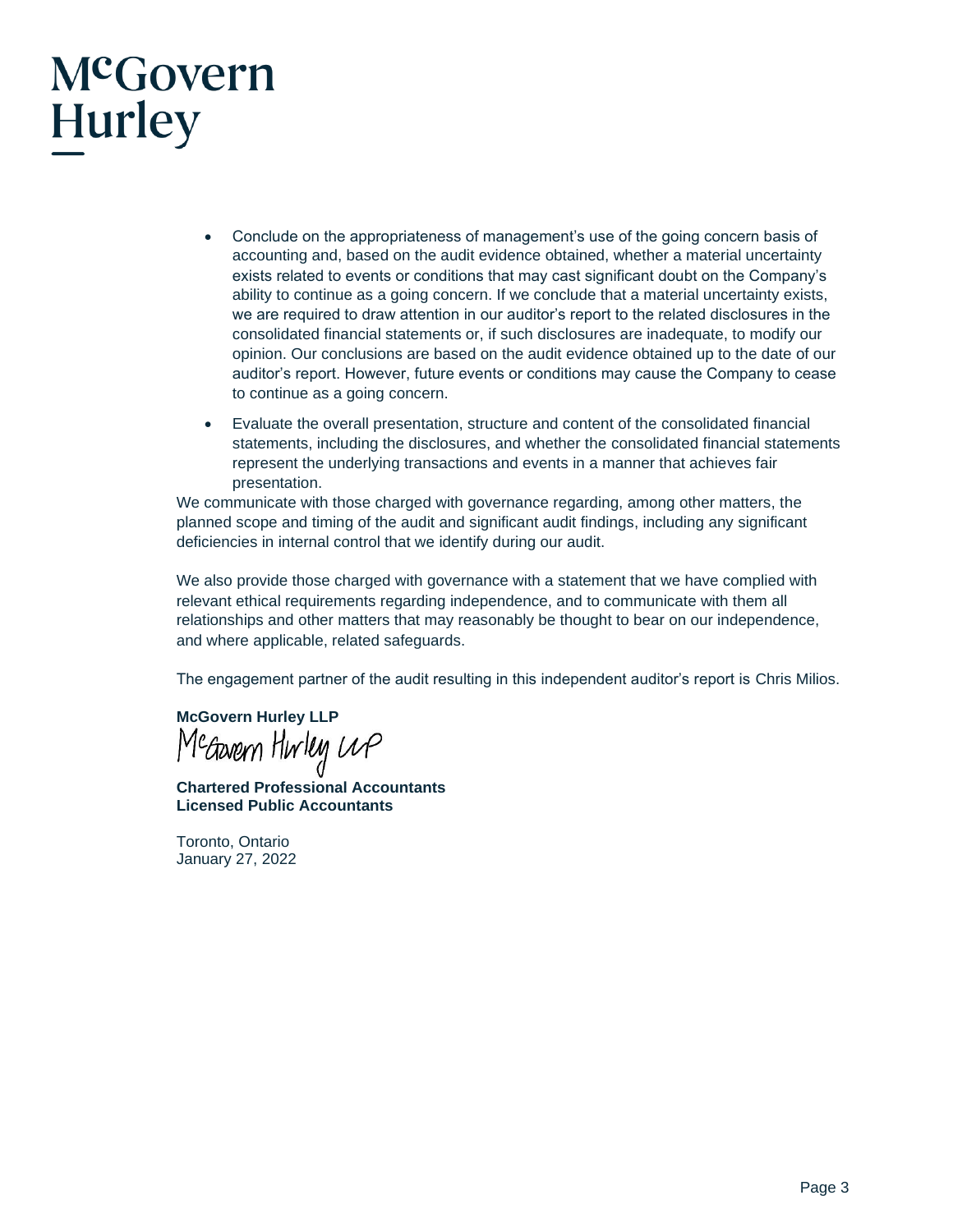## **Consolidated Statements of Financial Position**

*Expressed in Canadian Dollars*

| As at:                                                                                  | Note        | September 30,<br>2021<br>\$ | September 30,<br>2020<br>\$                                                                                        |
|-----------------------------------------------------------------------------------------|-------------|-----------------------------|--------------------------------------------------------------------------------------------------------------------|
| <b>ASSETS</b>                                                                           |             |                             |                                                                                                                    |
| Current                                                                                 |             |                             |                                                                                                                    |
| Cash and cash equivalents                                                               | 4           | 26,777,430                  | 778,065                                                                                                            |
| Amounts receivable                                                                      |             | 391,325                     | 80,966                                                                                                             |
| Prepaid expenses                                                                        |             | 149,858                     | 220,117                                                                                                            |
| <b>Total current assets</b>                                                             |             | 27,318,613                  | 1,079,148                                                                                                          |
| Long-term                                                                               |             |                             |                                                                                                                    |
| Reclamation deposit                                                                     |             | 92,238                      | 17,976                                                                                                             |
| Equipment                                                                               | 5           | 7,944                       | 7,877                                                                                                              |
| <b>Total assets</b>                                                                     |             | 27,418,795                  | 1,105,001                                                                                                          |
| <b>LIABILITIES</b>                                                                      |             |                             |                                                                                                                    |
| <b>Current liabilities</b><br>Accounts payable and accrued liabilities<br>Loans payable | 11,12<br>10 | 1,205,247                   |                                                                                                                    |
| <b>Total liabilities</b>                                                                |             | 1,205,247                   |                                                                                                                    |
|                                                                                         |             |                             |                                                                                                                    |
| SHAREHOLDERS' EQUITY/(DEFICIENCY)<br>Common shares                                      | 8           |                             |                                                                                                                    |
| Warrant reserve                                                                         | 9           | 40,425,848<br>6,836,167     |                                                                                                                    |
| Option reserve                                                                          | 9           | 13,307,624                  |                                                                                                                    |
| Deficit                                                                                 |             | (34, 356, 091)              |                                                                                                                    |
| Total shareholders' equity/(deficiency)                                                 |             | 26,213,548                  |                                                                                                                    |
| Total liabilities and shareholders' equity/(deficiency)                                 |             | 27,418,795                  |                                                                                                                    |
|                                                                                         | 1           |                             |                                                                                                                    |
| Nature of operations and going concern<br>Commitments and contingencies                 | 7,15        |                             | 1,230,809<br>339,013<br>1,569,822<br>15,416,180<br>659,987<br>621,445<br>(17, 162, 433)<br>(464, 821)<br>1,105,001 |

Signed: *"Catherine Stretch" ,* Director

Signed: *"David Gower" ,* Director

The accompanying notes are an integral part of these consolidated financial statements.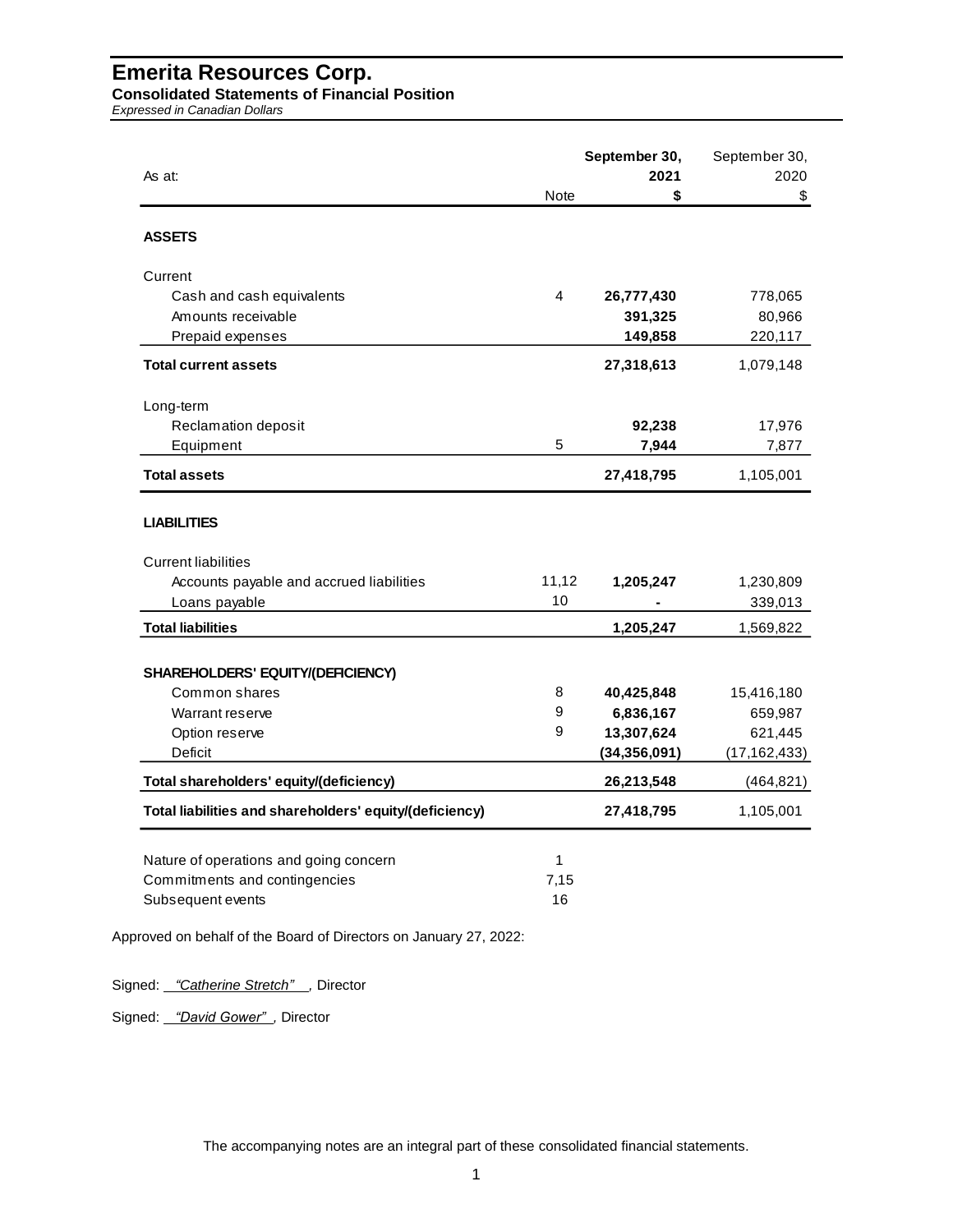**Consolidated Statements of Loss and Comprehensive Loss**

*Expressed in Canadian Dollars*

|                                                                                         |                | Year ended     |              |
|-----------------------------------------------------------------------------------------|----------------|----------------|--------------|
|                                                                                         |                | September 30,  |              |
|                                                                                         |                | 2021           | 2020         |
|                                                                                         | Note           | \$             | \$           |
|                                                                                         |                |                |              |
| <b>Expenses</b>                                                                         |                |                |              |
| Project evaluation expenses                                                             | $\overline{7}$ | 1,783,550      | 312,810      |
| Consulting and management fees                                                          | 12             | 1,900,406      | 835,791      |
| Professional fees                                                                       |                | 63,355         | 119,976      |
| Shareholder communication and filing fees                                               |                | 131,648        | 62,361       |
| Promotion expenses                                                                      |                | 174,801        | 93,165       |
| Travel expenses                                                                         |                |                | 7,943        |
| Office expenses                                                                         |                | 97,373         | 99,848       |
| Share-based compensation                                                                | 9,12           | 13,208,973     | 354,445      |
|                                                                                         |                |                |              |
| (Loss) for the year before other items                                                  |                | (17, 360, 106) | (1,886,339)  |
| <b>Other items</b>                                                                      |                |                |              |
| Gain on settlement of liabilities                                                       | 12             |                | 719,498      |
| Interest income                                                                         |                | 10,267         | 263          |
| Interest expense                                                                        |                | (987)          | (68, 335)    |
| Foreign exchange gain/(loss)                                                            |                | 119,796        | (1, 385)     |
| (Loss) and comprehensive (loss) for the year                                            |                | (17, 231, 030) | (1,236,298)  |
|                                                                                         |                |                |              |
|                                                                                         |                |                |              |
| Basic and diluted (loss) per share                                                      |                | \$<br>(0.13)   | \$<br>(0.02) |
|                                                                                         |                |                |              |
| Weighted average number of                                                              |                |                |              |
| common shares outstanding                                                               |                |                |              |
| <b>Basic and Diluted</b>                                                                |                | 136,269,264    | 57,653,287   |
|                                                                                         |                |                |              |
|                                                                                         |                |                |              |
|                                                                                         |                |                |              |
|                                                                                         |                |                |              |
|                                                                                         |                |                |              |
|                                                                                         |                |                |              |
|                                                                                         |                |                |              |
|                                                                                         |                |                |              |
|                                                                                         |                |                |              |
|                                                                                         |                |                |              |
|                                                                                         |                |                |              |
|                                                                                         |                |                |              |
|                                                                                         |                |                |              |
|                                                                                         |                |                |              |
|                                                                                         |                |                |              |
|                                                                                         |                |                |              |
|                                                                                         |                |                |              |
|                                                                                         |                |                |              |
| The accompanying notes are an integral part of these consolidated financial statements. |                |                |              |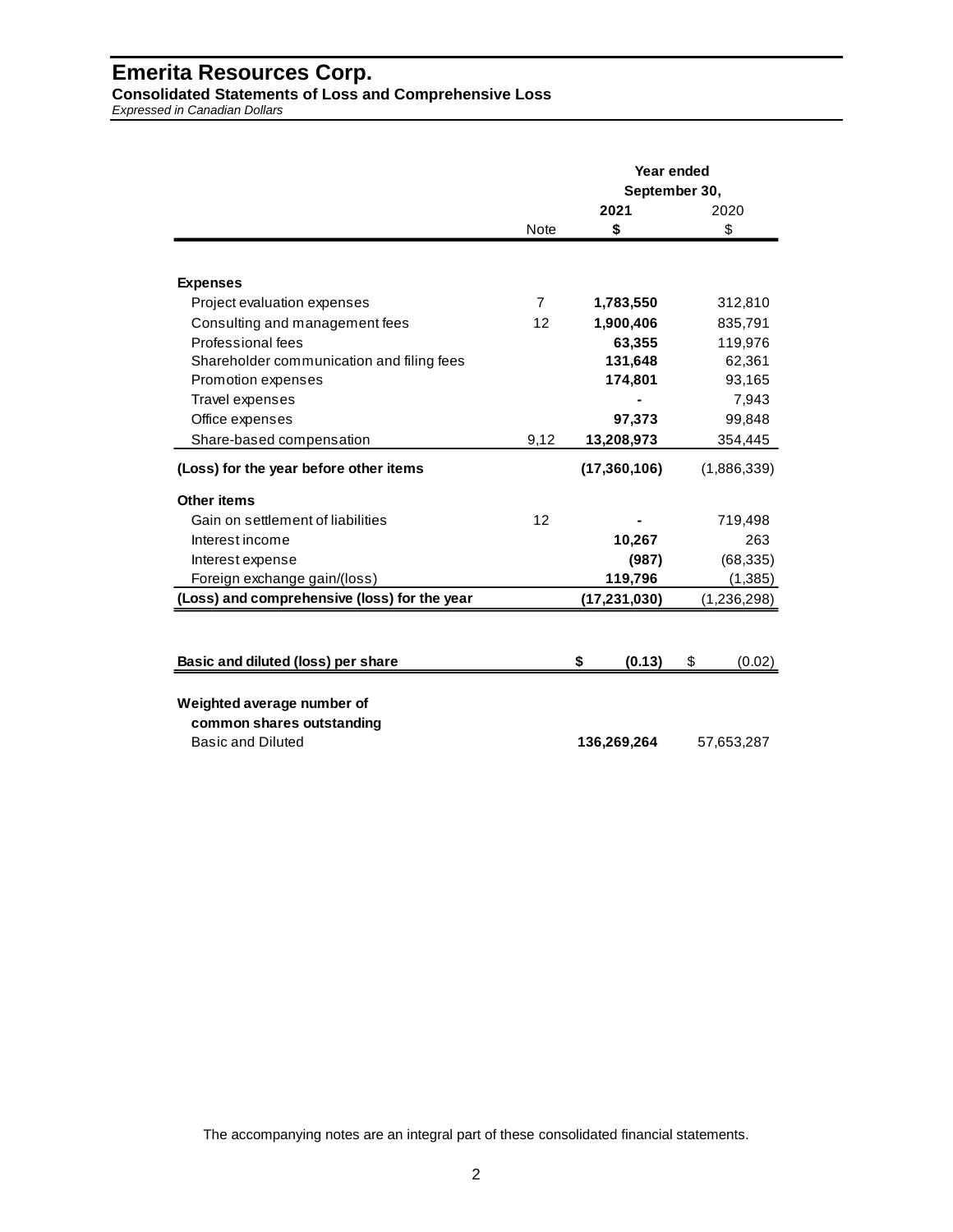**Consolidated Statements of Changes in Shareholders' Equity/(Deficiency)**

*Expressed in Canadian Dollars*

|                                                             | <b>Note</b> | Number of<br>shares | Common<br><b>Shares</b> | Warrant<br><b>Reserve</b> | Option<br><b>Reserve</b> |                | Shareholders'<br>Deficit equity/(deficiency) |
|-------------------------------------------------------------|-------------|---------------------|-------------------------|---------------------------|--------------------------|----------------|----------------------------------------------|
|                                                             |             | #                   | \$                      | \$                        | \$                       | \$             | \$                                           |
| Balance, September 30, 2020                                 |             | 85,047,396          | 15,416,180              | 659,987                   | 621,445                  | (17, 162, 433) | (464, 821)                                   |
|                                                             | 8           |                     |                         |                           |                          |                |                                              |
| Common shares issued, net of issue costs<br>Warrants issued |             | 68,783,148          | 26,101,289              |                           |                          |                | 26,101,289                                   |
|                                                             | 9           |                     | (7,638,355)             | 7,638,355                 |                          |                |                                              |
| Warrants exercised                                          | 9           | 25,558,993          | 5,420,940               | (1,459,803)               |                          |                | 3,961,137                                    |
| Warrants expired unexercised                                | 9           | Ĭ.                  |                         | (2, 372)                  |                          | 2,372          |                                              |
| Options exercised                                           | 9           | 2,320,000           | 1,125,794               |                           | (487, 794)               |                | 638,000                                      |
| Options expired unexercised                                 | 9           |                     |                         |                           | (35,000)                 | 35,000         |                                              |
| Share-based compensation                                    | 9           |                     |                         | ۰                         | 13,208,973               |                | 13,208,973                                   |
| Loss and comprehensive loss for the year                    |             |                     |                         |                           |                          | (17, 231, 030) | (17, 231, 030)                               |
| Balance, September 30, 2021                                 |             | 181,709,537         | 40,425,848              | 6,836,167                 | 13,307,624               | (34, 356, 091) | 26,213,548                                   |
| Balance, September 30, 2019                                 |             | 50,614,165          | 13,695,088              | 1,059,905                 | 343,100                  | (16,953,340)   | (1,855,247)                                  |
| Common shares issued, net of issue costs                    | 8           | 34,142,847          | 2,243,240               |                           |                          |                | 2,243,240                                    |
| Warrants issued                                             | 9           | ٠                   | (573, 179)              | 573,179                   |                          |                |                                              |
| Warrants exercised                                          | 9           | 290,384             | 51,031                  | (21, 992)                 |                          |                | 29,039                                       |
| Warrants expired unexercised                                | 9           |                     |                         | (951, 105)                |                          | 951,105        |                                              |
| Options expired unexercised                                 | 9           |                     |                         |                           | (76, 100)                | 76,100         |                                              |
| Share-based compensation                                    | 9           |                     |                         |                           | 354,445                  |                | 354,445                                      |
| Loss and comprehensive loss for the year                    |             |                     |                         |                           |                          | (1,236,298)    | (1,236,298)                                  |
| Balance, September 30, 2020                                 |             | 85,047,396          | 15,416,180              | 659,987                   | 621,445                  | (17, 162, 433) | (464, 821)                                   |

The accompanying notes are an integral part of these consolidated financial statements.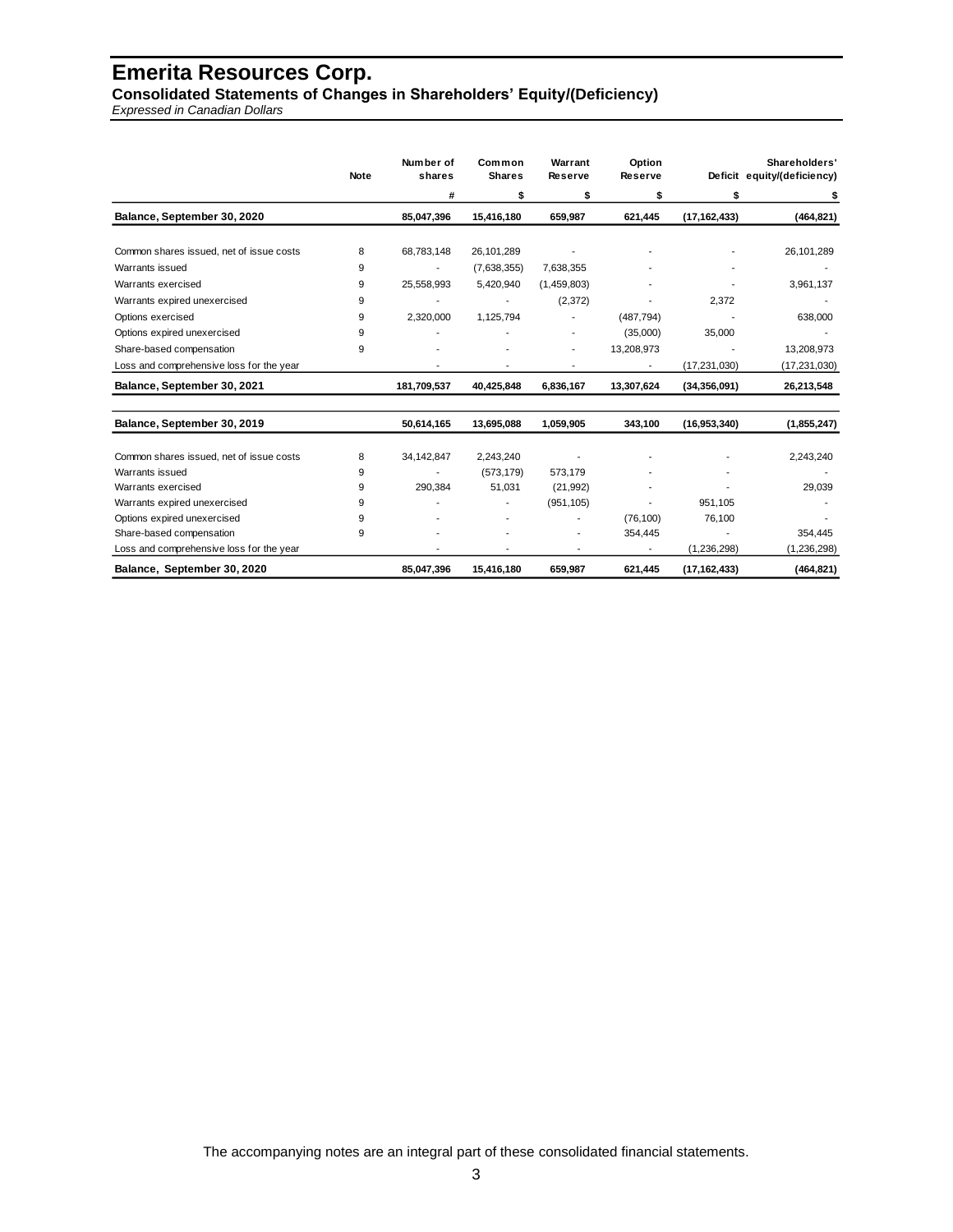**Consolidated Statements of Cash Flows**

*Expressed in Canadian Dollars*

|                                                            |                   | Year ended<br>September 30, |                |
|------------------------------------------------------------|-------------------|-----------------------------|----------------|
|                                                            |                   | 2021                        | 2020           |
|                                                            | Note              | \$                          | \$             |
|                                                            |                   |                             |                |
| Cash (used in)/provided by:                                |                   |                             |                |
| <b>Operating activities</b>                                |                   |                             |                |
| (Loss) for the year                                        |                   | (17, 231, 030)              | (1,236,298)    |
| Items not involving cash:                                  |                   |                             |                |
| Gain on settlement of debt                                 | $12 \overline{ }$ |                             | (719, 498)     |
| Share-based compensation                                   | 9                 | 13,208,973                  | 354,445        |
| Interest expense                                           |                   | 987                         | 67,995         |
| Amortization and disposal of property, plant and equipment | 5                 | 4,896                       | 2,171          |
| Working capital adjustments:                               |                   | (265, 662)                  | (19,683)       |
| Net cash (used in) operating activities                    |                   | (4, 281, 836)               | (1,550,868)    |
| <b>Investing activities</b>                                |                   |                             |                |
| Additions to property, plant and equipment                 | 5                 | (4, 963)                    |                |
| Increase in reclamation deposits                           |                   | (74, 262)                   |                |
| Net cash (used in) investing activities                    |                   | (79, 225)                   | $\blacksquare$ |
| <b>Financing activities</b>                                |                   |                             |                |
| Proceeds from issuance of common shares and warrants       | 8                 | 28,175,750                  | 2,350,000      |
| Cost of issue                                              | 8                 | (2,074,461)                 | (106, 758)     |
| Proceeds from loans                                        | 12                |                             | 150,000        |
| Loan repayment                                             | 10,12             | (340,000)                   | (163, 131)     |
| Options exercised                                          | 9                 | 638,000                     |                |
| Warrants exercised                                         | 9                 | 3,961,137                   | 29,039         |
| Net cash provided by financing activities                  |                   | 30,360,426                  | 2,259,150      |
| Change in cash and cash equivalents, during the year       |                   | 25,999,365                  | 708,282        |
| Cash and cash equivalents, beginning of year               |                   | 778,065                     | 69,783         |
| Cash and cash equivalents, end of year                     |                   | 26,777,430                  | 778,065        |
|                                                            |                   |                             |                |
| <b>SUPPLEMENTAL INFORMATION</b>                            |                   |                             |                |
| Broker warrants issued                                     | 9                 | \$<br>906,967               | \$<br>37,554   |

The accompanying notes are an integral part of these consolidated financial statements.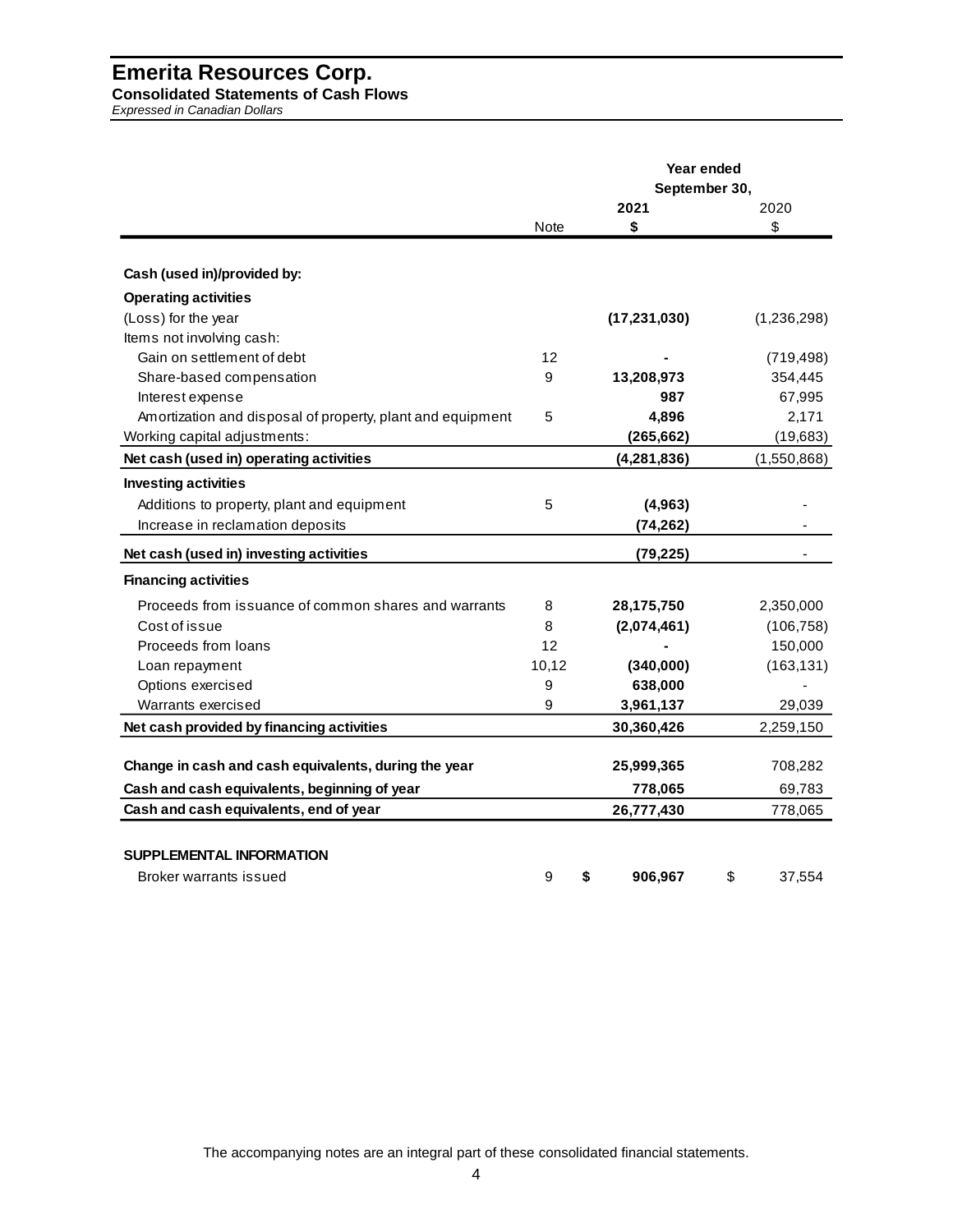## **1. NATURE OF OPERATIONS AND GOING CONCERN**

Emerita Resources Corp. (the "Company", or "Emerita") was incorporated on October 30, 2009 as 0865140 BC Ltd. pursuant to the *Business Corporations Act of British Columbia*. On January 8, 2013, the Company completed its Qualifying Transaction and ceased to be a Capital Pool Company. The Company changed its name to Emerita Resources Corp. and commenced trading as a Tier 2 Mining Issuer on the TSX Venture Exchange ("TSXV") on January 11, 2013 under the new trading symbol "EMO". The Company also trades on the OTCQB Venture Market in the United States under the trading symbol "EMOTF". The Company owns the following subsidiary:

- A 100% interest in Emerita Resources Espana SL ("Emerita Espana"), a company incorporated on May 30, 2012 in Spain.
- A 99% interest in Emerita do Brazil Mineracao Ltda., a company incorporated on December 9, 2017 in Brazil. This subsidiary was dissolved and disposed of on September 27, 2021.

The Company is currently engaged in the acquisition, exploration and development of mineral properties. The head office and principal address of the Company is 36 Lombard Street, Floor 4, Toronto, Ontario, M5C 2X3.

The business of exploring for minerals involves a high degree of risk and there can be no assurance that the current exploration programs will result in profitable operations.

The Company is in the process of exploring its mineral properties and has not yet determined whether these properties contain mineral reserves that are economically recoverable. The recoverability of exploration and evaluation expenditures is dependent upon the establishment of a sufficient quantity of economically recoverable reserves, the ability of the Company to obtain necessary financing to complete the development and upon future profitable production or proceeds from the disposition of these interests.

Although the Company has taken steps to verify title to the properties on which it is conducting its exploration activities, these procedures do not guarantee the Company's title. Property title may be subject to government licensing requirements or regulations, social licensing requirements, unregistered prior agreements, unregistered claims and non-compliance with regulatory and environmental requirements. The Company's assets may also be subject to increases in taxes and royalties, renegotiation of contracts, currency exchange fluctuations and restrictions, and political uncertainty.

As at September 30, 2021, the Company has working capital of \$26,113,366 (September 30, 2020: working capital deficiency of \$490,674), and an accumulated deficit of \$34,356,091 (September 30, 2020: \$17,162,433). The Company has a need for equity financing for working capital and exploration and development of its properties. Because of continuing operating losses, the Company's continuance as a going concern is dependent upon its ability to obtain adequate financing and to reach profitable levels of operation. It is not possible to predict whether financing efforts will be successful or if the Company will attain profitable levels of operation.

These consolidated financial statements have been prepared using accounting policies applicable to a going concern, which contemplates the realization of assets and settlement of liabilities in the normal course of operations. Accordingly, they do not give effect to adjustments that would be necessary should the Company be unable to continue as a going concern and therefore be required to realize its assets and liquidate its liabilities and commitments in other than the normal course of business and at amounts different from those in the accompanying consolidated financial statements. Such adjustments could be material.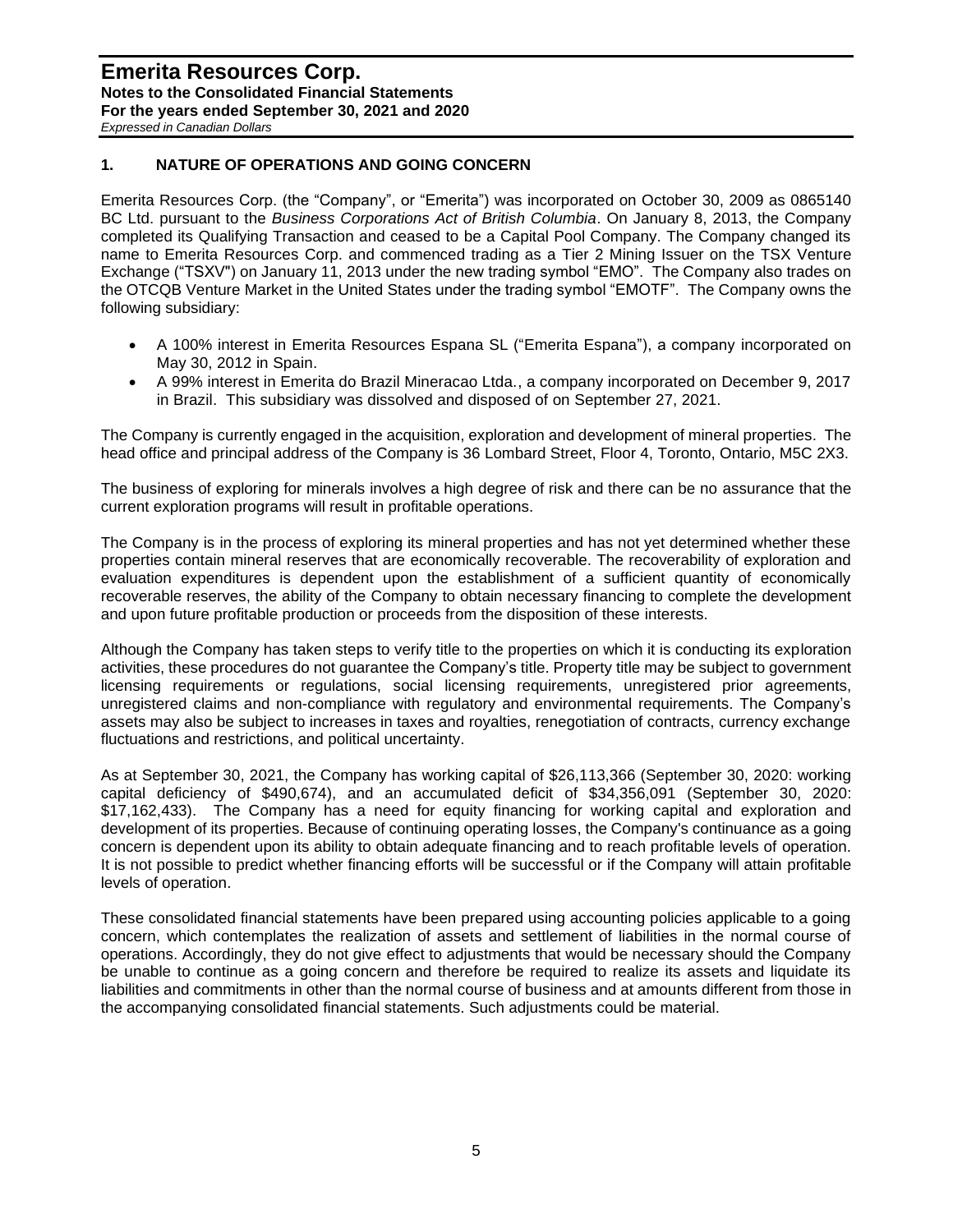## **1. NATURE OF OPERATIONS AND GOING CONCERN (continued)**

## Novel Coronavirus ("COVID-19")

The Company's operations could be significantly adversely affected by the effects of a widespread global outbreak of a contagious disease, including the recent outbreak of respiratory illness caused by COVID-19. The Company cannot accurately predict the impact COVID-19 will have on its operations and the ability of others to meet their obligations with the Company, including uncertainties relating to the ultimate geographic spread of the virus, the severity of the disease, the duration of the outbreak, and the length of travel and quarantine restrictions imposed by governments of affected countries. In addition, a significant outbreak of contagious diseases in the human population could result in a widespread health crisis that could adversely affect the economies and financial markets of many countries, resulting in an economic downturn that could further affect the Company's operations and ability to finance its operations. Despite the severity of the COVID-19 pandemic, there were no material impacts on the Company's operations and finances for the year ended September 30, 2021.

## **2. BASIS OF PRESENTATION**

## *Statement of compliance*

These consolidated financial statements have been prepared in accordance with the International Financial Reporting Standards ("IFRS") as issued by the International Accounting Standards Board ("IASB") and include interpretations of the International Financial Reporting Interpretations Committee ("IFRIC"). The policies set out were consistently applied to all the periods presented unless otherwise noted below.

## *Basis of presentation*

These consolidated financial statements have been prepared using the accrual basis of accounting, except for cash flow information, and have been prepared using the historical cost basis. Furthermore, these consolidated financial statements are presented in Canadian dollars, which is the functional currency of the Company and its subsidiary. All values are rounded to the nearest dollar.

These consolidated financial statements include the accounts of the Company and its subsidiaries. All material intercompany transactions and balances between subsidiaries have been eliminated on consolidation. The Company holds a 50% interest in Cantabrica del Zinc ("Cantabrica"), along with its joint venture partner, the Aldesa Group. Cantabrica is reported as a joint venture in these consolidated financial statements. Refer to Note 6.

## *Approval of the consolidated financial statements*

These consolidated financial statements of the Company for the year ended September 30, 2021 were reviewed, approved and authorized for issue by the Board of Directors of the Company on January 27, 2022.

## **3. SIGNIFICANT ACCOUNTING POLICIES**

## *Critical judgements and estimation uncertainties*

The preparation of financial statements in conformity with IFRS requires the Company's management to make judgments, estimates and assumptions about future events that affect the amounts reported in the financial statements and related notes to the financial statements. Although these estimates are based on management's best knowledge of the amount, event or actions, actual results may differ from those estimates.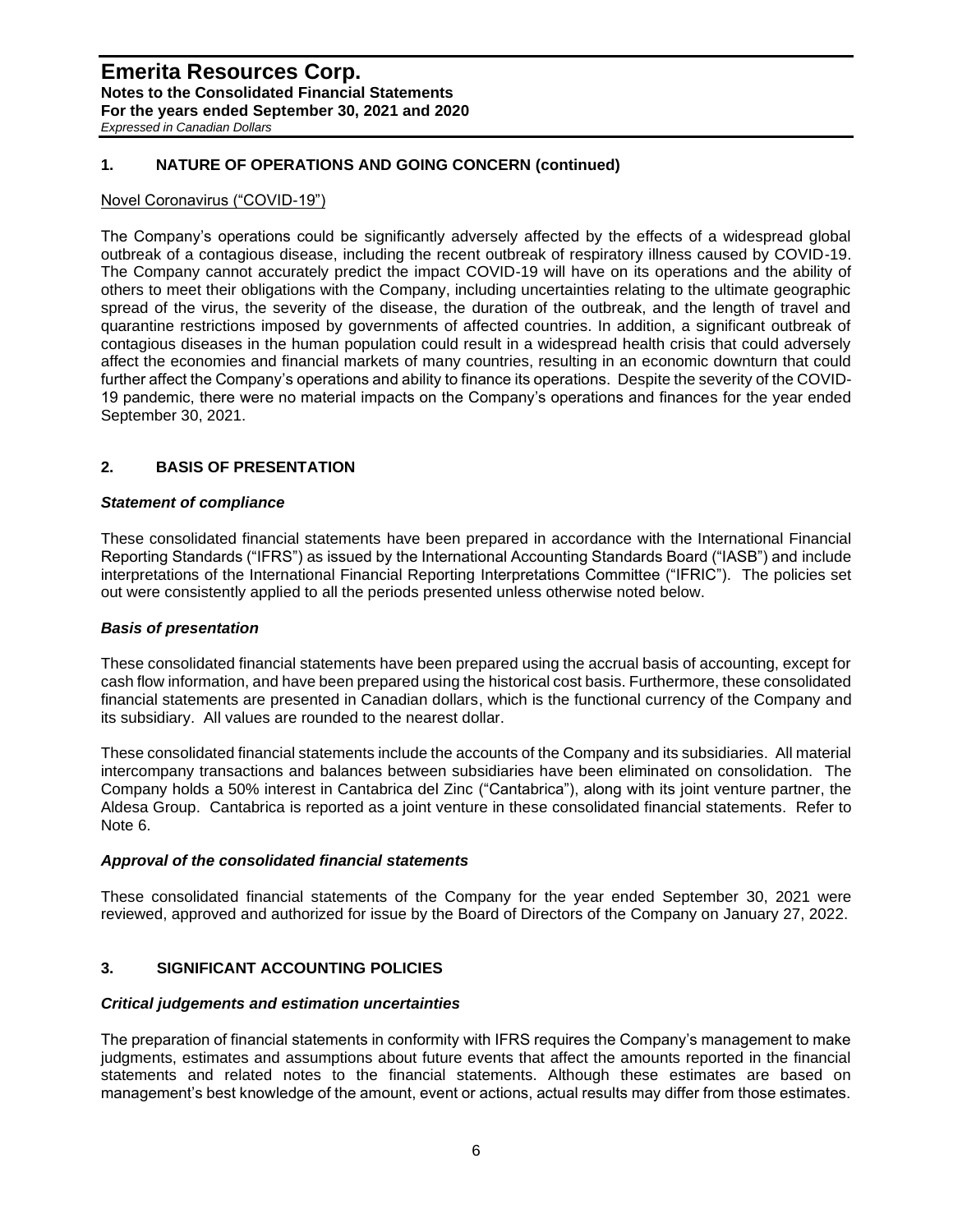## **3. SIGNIFICANT ACCOUNTING POLICIES (continued)**

## *Critical judgements and estimation uncertainties (continued)*

The areas which require management to make significant judgments, estimates and assumptions in determining carrying values include, but are not limited to:

## *Income, value added, withholding and other taxes*

The Company is subject to income, value added, withholding and other taxes. Significant judgment is required in determining the Company's provisions for taxes. There are many transactions and calculations for which the ultimate tax determination is uncertain during the ordinary course of business. The Company recognizes liabilities for anticipated tax audit issues based on estimates of whether additional taxes will be due. The determination of the Company's income, value added, withholding and other tax liabilities requires interpretation of complex laws and regulations. The Company's interpretation of taxation law as applied to transactions and activities may not coincide with the interpretation of the tax authorities. All tax related filings are subject to government audit and potential reassessment subsequent to the financial statement reporting period. Where the final tax outcome of these matters is different from the amounts that were initially recorded, such differences will impact the tax related accruals and deferred income tax provisions in the period in which such determination is made.

#### *Share-based payments*

Management determines costs for share-based payments using market-based valuation techniques. The fair value of the market-based share awards is determined at the date of grant using generally accepted valuation techniques. Assumptions are made and judgment used in applying valuation techniques. These assumptions and judgments include estimating the future volatility of the stock price, expected dividend yield, future employee turnover rates and future employee stock option exercise behaviors and corporate performance. Such judgments and assumptions are inherently uncertain. Changes in these assumptions affect the fair value estimates.

## *Contingencies*

Refer to Notes 1, 7, and 15.

## *Joint arrangement*

The Company has a joint arrangement with the Aldesa Group. The Company has joint control over this arrangement as under the contractual agreement with the Aldesa Group, unanimous consent is required from all parties to the agreements for certain key strategic, operating, investing and financing policies. The Company's joint arrangement is structured as a corporation (JV Company) and provides the Company and the Aldesa Group (parties to the agreements) with rights to the net assets of the limited company under the arrangements. Therefore, this arrangement has been classified as a joint venture and has been recorded as an investment in associate. See Note 6.

Judgement is required to determine the type of joint arrangement that exists. This judgement involves considering its rights and obligations arising from the arrangement. An entity assesses its rights and obligations by considering the structure and legal form of the arrangement, the terms agreed by the parties in the contractual arrangement and, when relevant, other facts and circumstances.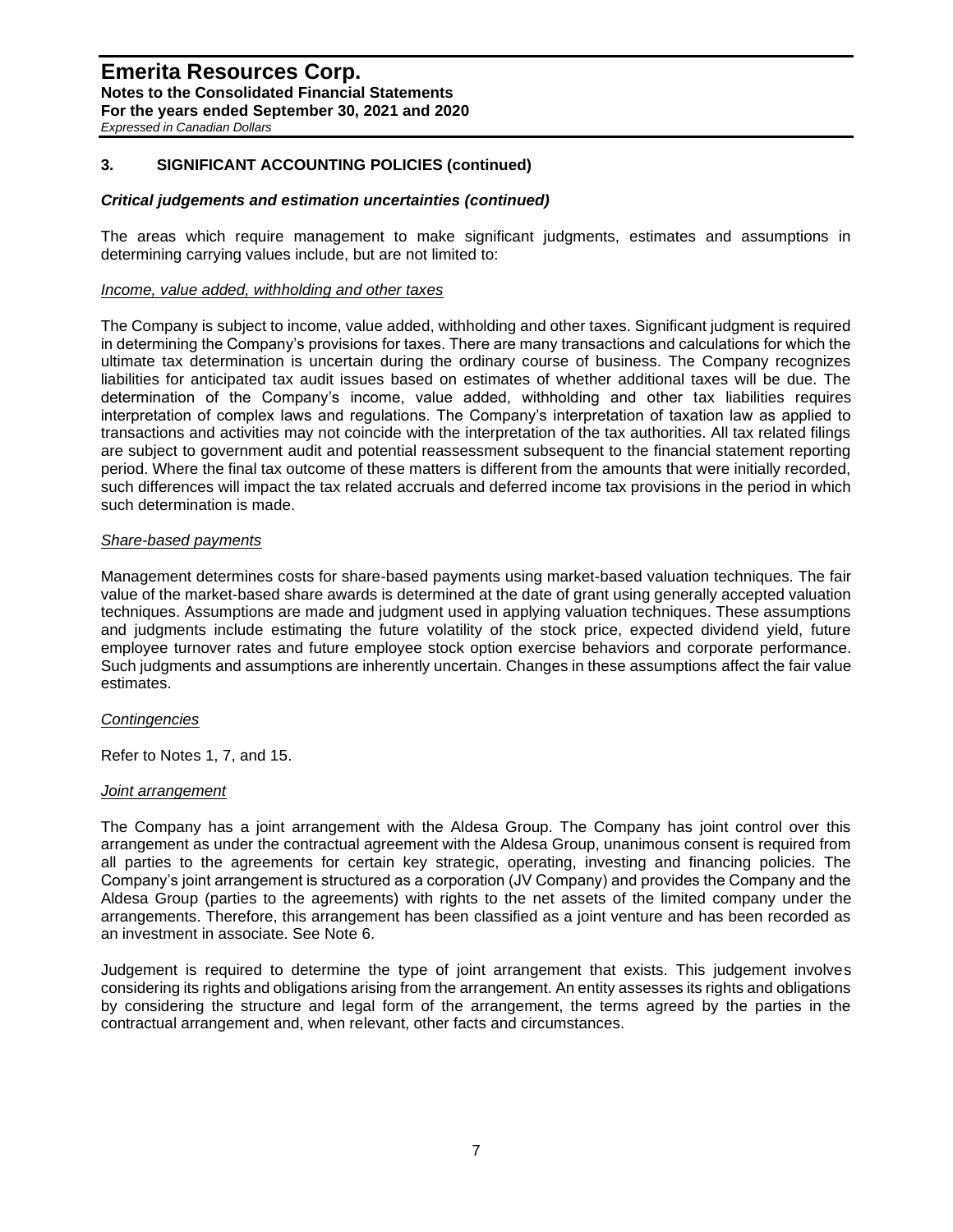## **3. SIGNIFICANT ACCOUNTING POLICIES (continued)**

#### *Cash and cash equivalents*

Cash and cash equivalents consist of highly liquid investments, such as guaranteed investment certificates and deposit accounts with Canadian chartered banks and Spanish banks, cashable within three months of the date of original issue.

#### *Subsidiaries*

Subsidiaries consist of entities over which the Company is exposed to, or has rights to, variable returns as well as the ability to affect those returns through the power to direct the relevant activities of the entity. Generally, the Company has a shareholding of more than one half of the voting rights in its subsidiaries. The effects of potential voting rights that are currently exercisable are considered when assessing whether control exists. Subsidiaries are fully consolidated from the date control is transferred to the Company and are de-consolidated from the date control ceases. The consolidated financial statements include all the assets, liabilities, revenues, expenses and cash flows of the Company and its subsidiaries after eliminating inter-entity balances and transactions.

#### *Joint Venture*

The Company applies IFRS 11 to all joint arrangements. Under IFRS 11, investments in joint arrangements are classified as either joint operations or joint ventures, depending on the contractual rights and obligations of each investor. The Company has assessed the nature of its joint arrangement and determined it to be a joint venture. Joint ventures are accounted for using the equity method of accounting. Under this method, interests in joint ventures are initially recognized at cost and adjusted thereafter to recognize the Company's share of the post-acquisition profits or losses and movements in other comprehensive income. When the Company's share of losses in a joint venture equals or exceeds its interest in the joint venture, the Company does not recognize further losses, unless it has incurred obligations or made payments on behalf of the joint venture. Unrealized gains on transactions between the Company and its joint ventures are eliminated to the extent of the Company's interest in the joint ventures. Unrealized losses are also eliminated unless the transaction provides evidence of an impairment of the asset transferred. Accounting policies of the joint ventures have been changed where necessary to ensure consistency with the accounting policies adopted by the Company.

## *Equipment*

Equipment is stated at cost, less accumulated amortization and accumulated impairment losses. Cost comprises the fair value of consideration given to acquire or construct an asset and includes the direct charges associated with bringing the asset to the location and condition necessary for putting it into use.

When parts of an item of equipment have different useful lives, they are accounted for as separate items (major components) of equipment.

Amortization is provided on a straight-line basis over the estimated useful lives of the equipment using the following number of years:

| Office equipment | 4 - 10 years |
|------------------|--------------|
| Office furniture | 5 - 10 years |
| Software         | 3 - 5 vears  |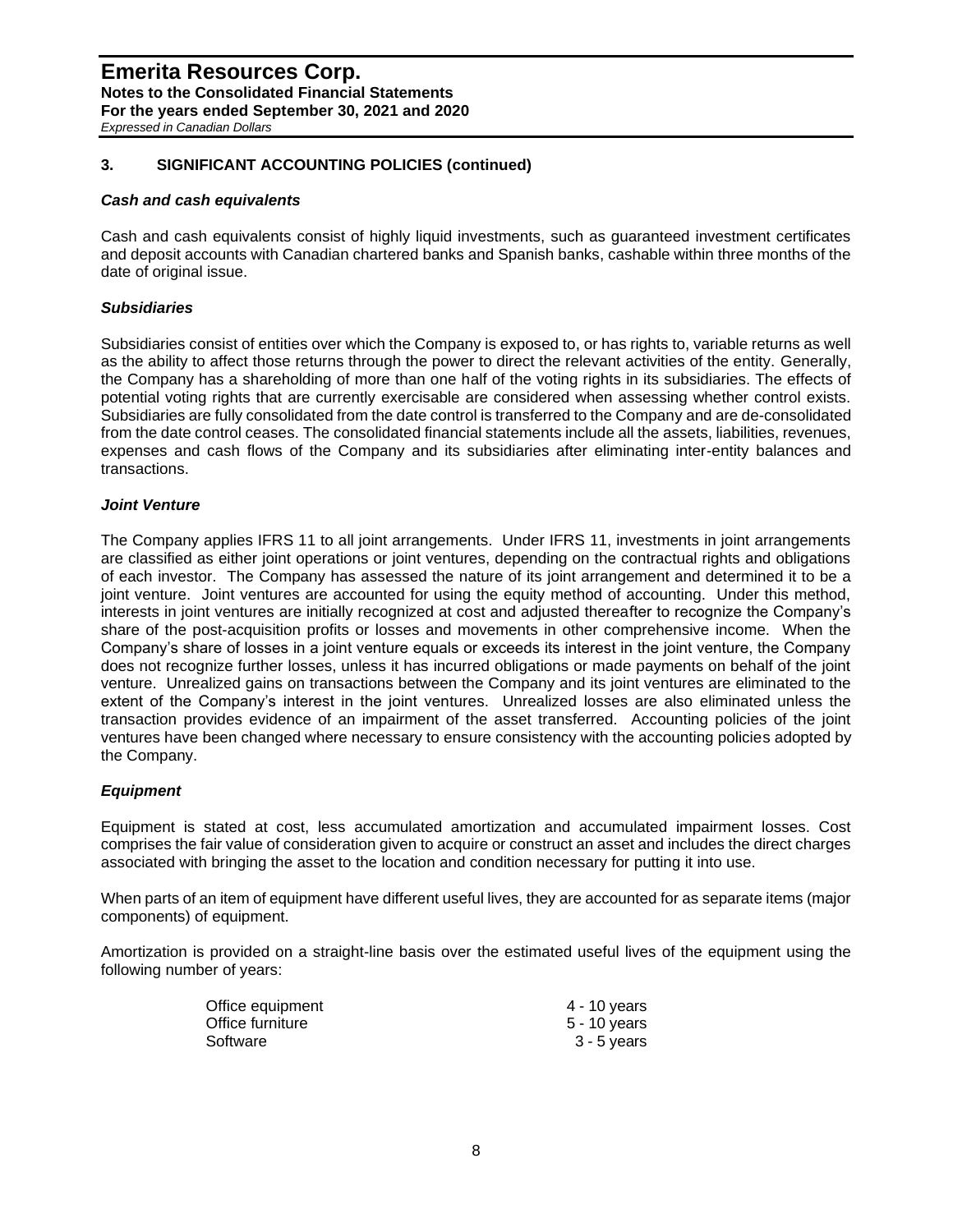## **3. SIGNIFICANT ACCOUNTING POLICIES (continued)**

#### **Financial Assets and Liabilities**

## **Financial Assets**

#### **Initial recognition and measurement**

Non-derivative financial assets within the scope of IFRS 9 are classified and measured as "financial assets at fair value", as either fair value through profit or loss ("FVPL") or fair value through other comprehensive income ("FVOCI"), and "financial assets at amortized costs", as appropriate. The Company determines the classification of financial assets at the time of initial recognition based on the Company's business model and the contractual terms of the cash flows.

All financial assets are recognized initially at fair value plus, in the case of financial assets not at FVPL, directly attributable transaction costs on the trade date at which the Company becomes a party to the contractual provisions of the instrument.

#### **Subsequent measurement- financial assets at amortized cost**

After initial recognition, financial assets measured at amortized cost are subsequently measured at the end of each reporting period at amortized cost using the Effective Interest Rate ("EIR") method. Amortized cost is calculated by taking into account any discount or premium on acquisition and any fees or costs that are an integral part of the EIR. The EIR amortization is included in the consolidated statements of loss. The Company's cash and amounts receivable are recorded at amortized cost.

#### **Subsequent measurement – financial assets at FVPL**

Financial assets measured at FVPL include financial assets management intends to sell in the short term and any derivative financial instrument that is not designated as a hedging instrument in a hedge relationship. Financial assets measured at FVPL are carried at fair value in the statements of financial position with changes in fair value recognized in other income or expense in the consolidated statements of loss. The Company measures cash equivalents at FVPL.

#### **Subsequent measurement – financial assets at FVOCI**

Financial assets measured at FVOCI are non-derivative financial assets that are not held for trading and the Company has made an irrevocable election at the time of initial recognition to measure the assets at FVOCI. The Company does not measure any financial assets at FVOCI.

After initial measurement, investments measured at FVOCI are subsequently measured at fair value with unrealized gains or losses recognized in other comprehensive income or loss in the statements of comprehensive loss. When the investment is sold, the cumulative gain or loss is not reclassified to profit or loss.

Dividends from such investments are recognized in other income in the consolidated statements of loss when the right to receive payments is established.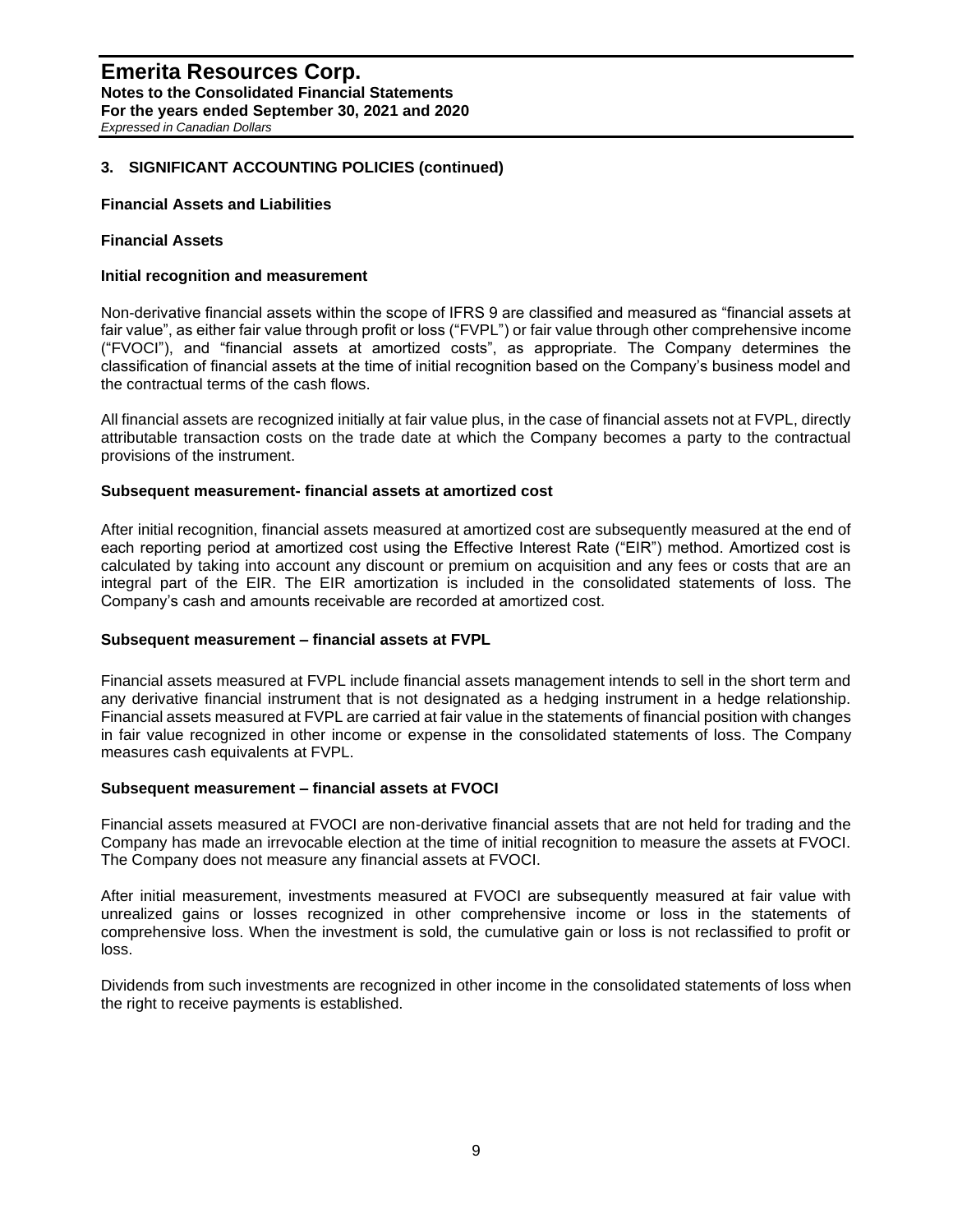## **3. SIGNIFICANT ACCOUNTING POLICIES (continued)**

#### **Financial Assets and Liabilities (continued)**

#### **Financial Assets (continued)**

#### **Derecognition**

A financial asset is derecognized when the contractual rights to the cash flows from the asset expire, or the Company no longer retains substantially all the risks and rewards of ownership.

The Company's only financial assets subject to impairment are amounts receivable, which are measured at amortized cost. The Company has elected to apply the simplified approach to impairment as permitted by IFRS 9, which requires the expected lifetime loss to be recognized at the time of initial recognition of the receivable. To measure estimated credit losses, amounts receivable have been grouped based on shared credit risk characteristics, including the number of days past due. An impairment loss is reversed in subsequent periods if the amount of the expected loss decreases and the decrease can be objectively related to an event occurring after the initial impairment was recognized.

#### **Financial Liabilities**

#### **Initial recognition and measurement**

Financial liabilities are measured at amortized cost, unless they are required to be measured at FVPL as is the case for held for trading or derivative instruments, or the Company has opted to measure the financial liability at FVPL. The Company's financial liabilities include accounts payable and accrued liabilities, and loans payable, which are each measured at amortized cost. All financial liabilities are recognized initially at fair value and in the case of loans payable, net of directly attributable transaction costs.

#### **Subsequent measurement – financial liabilities at amortized cost**

After initial recognition, financial liabilities measured at amortized cost are subsequently measured at the end of each reporting period at amortized cost using the EIR method. Amortized cost is calculated by taking into account any discount or premium on acquisition and any fees or costs that are an integral part of the EIR. The EIR amortization is included in the consolidated statements of loss.

## **Derecognition**

A financial liability is derecognized when the obligation under the liability is discharged, cancelled or expires with any associated gain or loss recognized in other income or expense in the consolidated statements of loss.

## *Fair value of financial instruments*

The fair value of financial instruments that are traded in active markets at each reporting date is determined by reference to quoted market prices or dealer price quotations. For financial instruments not traded in an active market, the fair value is determined using appropriate valuation techniques. Such techniques may include using recent arm's length market transactions; reference to the current fair value of another instrument that is substantially the same; discounted cash flow analysis or other valuation models.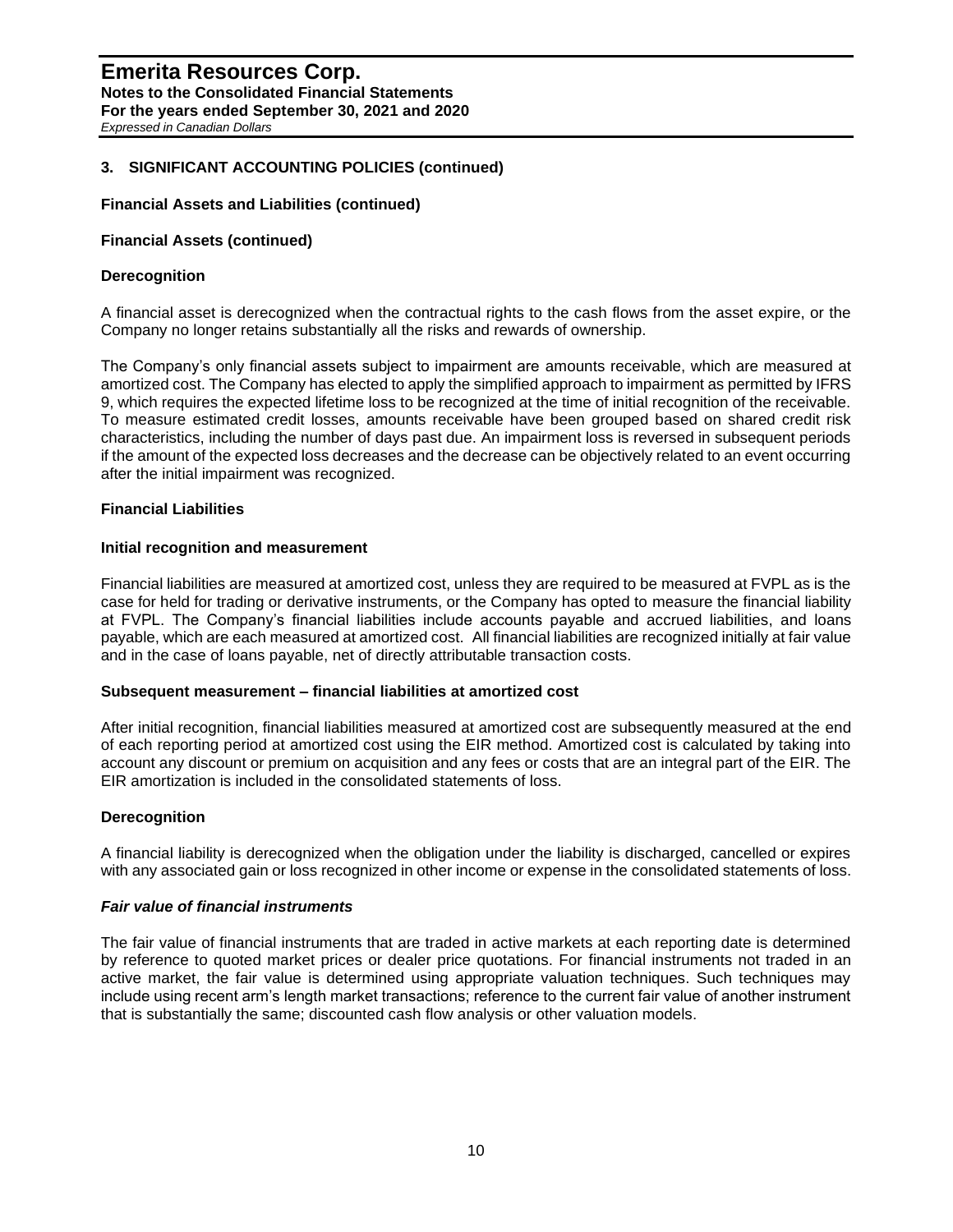## **3. SIGNIFICANT ACCOUNTING POLICIES (continued)**

#### *Exploration and evaluation properties*

All expenditures on exploration and evaluation activities, including costs incurred to acquire and secure exploration property licenses, are recorded as project evaluation expenses until it has been established that a mineral property is commercially viable.

#### *Development assets*

When economically viable reserves have been determined and the decision to proceed with development has been approved, the expenditures related to development and construction are capitalized as construction-inprogress and classified as a component of property, plant and equipment. Costs associated with the commissioning of new assets incurred in the period before they are operating in the way intended by management are capitalized. Development expenditure is net of the proceeds of the sale of metals from ore extracted during the development phase. Interest on borrowings related to the construction and development of assets are capitalized until substantially all the activities required to make the asset ready for its intended use are complete.

#### *Common shares*

Common shares are classified as equity. Transaction costs directly attributable to the issue of common shares, warrants and share options are recognized as a deduction from equity, net of any tax effects.

#### *Foreign currency translation*

The presentation and functional currency of the Company and its subsidiaries is the Canadian dollar. Transactions in currencies other than the functional currency are recorded at the rates of exchange prevailing on the dates of the transactions. At each reporting date, monetary assets and liabilities that are denominated in foreign currencies are translated at the rates prevailing at the date of the consolidated statement of financial position. Exchange differences are recognized in operations in the period in which they arise.

#### *Income taxes*

Any income tax on profit or loss for the period presented comprises current and deferred tax. Income tax is recognized in profit or loss except to the extent that it relates to items recognized directly in equity or other comprehensive loss, in which case the income tax is recognized in equity or other comprehensive loss.

Current tax is the expected tax payable on the taxable income for the year, using tax rates enacted, or substantively enacted, at the end of the reporting period, and any adjustment to tax payable in respect of previous years. Current tax assets and current tax liabilities are only offset if a legally enforceable right exists to set off the amounts, and the Company intends to settle on a net basis, or to realize the asset and settle the liability simultaneously. Deferred tax is provided for temporary differences between the carrying amounts of assets and liabilities for financial reporting purposes and the amounts used for taxation purposes. Temporary differences are not provided for the initial recognition of assets or liabilities that affect neither accounting nor taxable profit. The amount of deferred tax provided is based on the expected manner of realization or settlement of the carrying amount of assets and liabilities, on a non-discounted basis using tax rates at the end of the reporting period applicable to the period of expected realization. A deferred tax asset is recognized only to the extent that it is probable that future taxable profits will be available against which the asset can be utilized.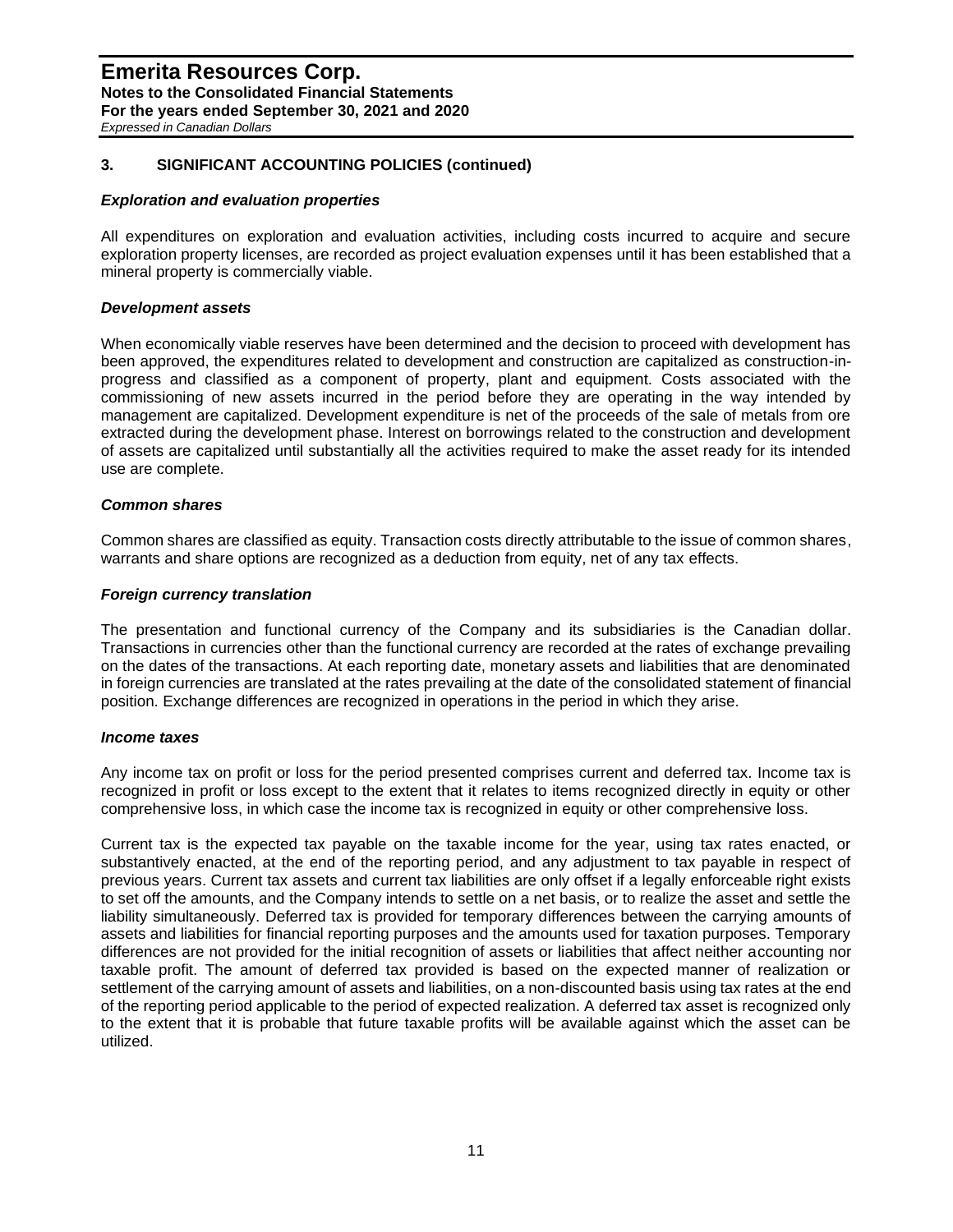## **3. SIGNIFICANT ACCOUNTING POLICIES (continued)**

## *Share-based payments*

Equity-settled share-based payments to employees and others providing similar services are measured at the fair value of the equity instruments at the grant date. Details regarding the determination of the fair value of equity settled share-based transactions are set out in the equity reserves note (Note 9).

The fair value determined at the grant date of the equity-settled share-based payments is expensed on a graded vesting basis over the period during which the employee becomes unconditionally entitled to equity instruments, based on the Company's estimate of equity instruments that will eventually vest. At the end of each reporting period, the Company revises its estimate of the number of equity instruments expected to vest. The impact of the revision of the original estimates, if any, is recognized in profit or loss such that the cumulative expense reflects the revised estimate, with a corresponding adjustment to the equity reserve.

Equity-settled share-based payment transactions with parties other than employees are measured at the fair value of the goods or services received, except where that fair value cannot be estimated reliably, in which case they are measured at the fair value of the equity instruments granted, measured at the date the entity obtains the goods or the counterparty renders the service.

For those options and warrants that expire after vesting, the recorded value is transferred to deficit.

## *Loss per share*

The Company presents basic and diluted loss per share data for its common shares, calculated by dividing the loss attributable to common shareholders of the Company by the weighted average number of common shares outstanding during the period. The diluted loss per share calculation assumes that any proceeds from the exercise of dilutive stock options and warrants would be used to repurchase common shares at the average market price during the period, with the incremental number of shares being included in the denominator of the diluted loss per share calculation. Diluted loss per share does not adjust the loss attributable to common shareholders or the weighted average number of common shares outstanding when the effect is anti-dilutive. All the Company's outstanding stock options and warrants were anti-dilutive for the years ended September 30, 2021 and 2020.

## *Impairment of non-financial assets*

The carrying values of equipment and other non-financial assets are assessed for impairment when indicators of such impairment exist. If any indication of impairment exists an estimate of the asset's recoverable amount is calculated. The recoverable amount is determined as the higher of the fair value less costs to sell for the asset and the asset's value in use.

Impairment is determined for an individual asset, unless the asset does not generate cash inflows that are largely independent of those from other assets or groups of assets. If this is the case, the individual assets of the Company are grouped together into cash generating units ("CGUs") for impairment purposes. Such CGUs represent the lowest level for which there are separately identifiable cash inflows that are largely independent of the cash flows from other assets or other groups of assets. This generally results in the Company evaluating its non-financial assets on a geographical basis.

If the carrying amount of the asset exceeds its recoverable amount, the asset is impaired, and an impairment loss is charged to loss to reduce the carrying amount to its recoverable amount.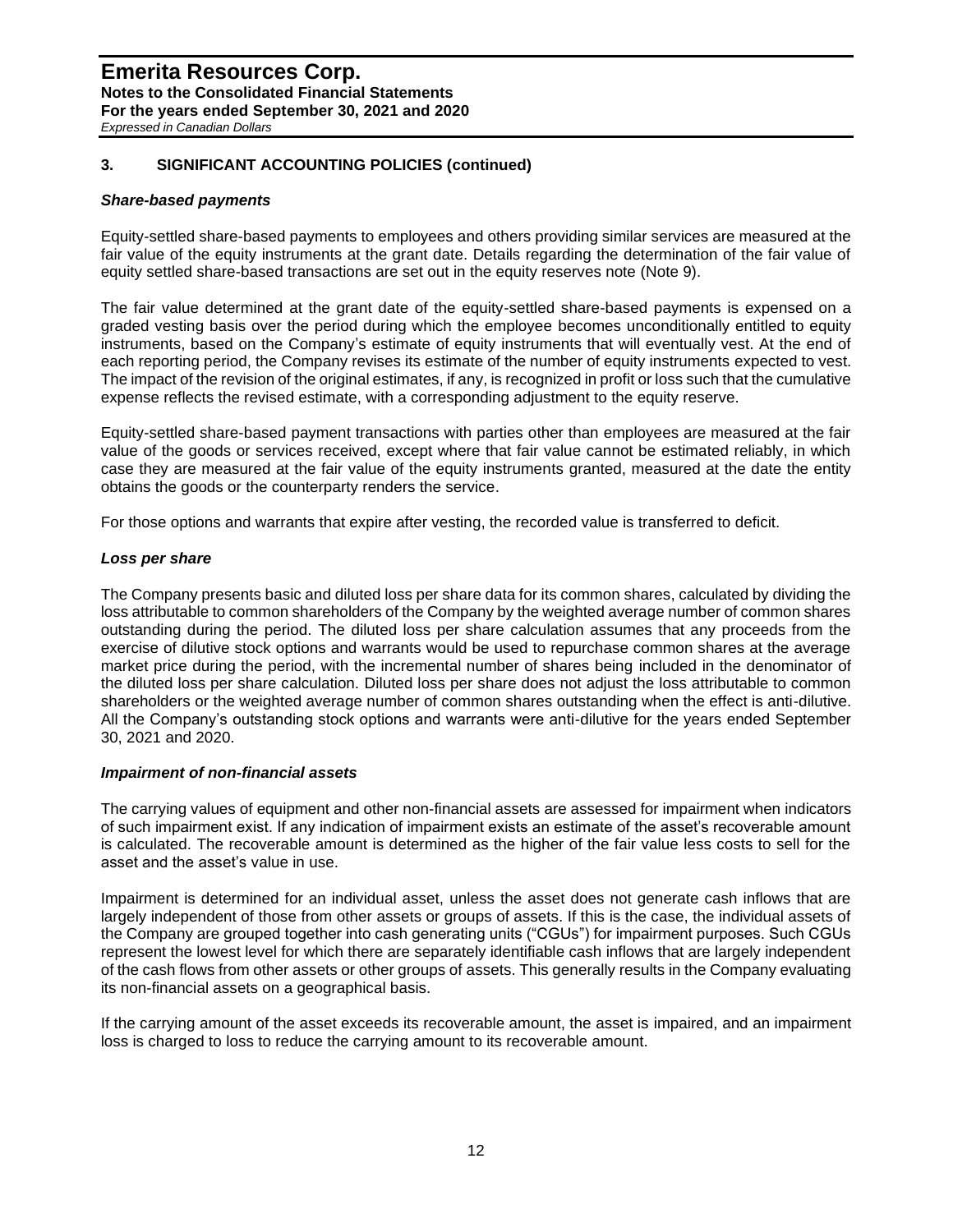## **3. SIGNIFICANT ACCOUNTING POLICIES (continued)**

## *Impairment of non-financial assets (continued)*

A previously recognized impairment loss is reversed only if there has been a change in the estimates used to determine the asset's recoverable amount since the last impairment loss was recognized. If this is the case, the carrying amount of the asset is increased to its recoverable amount. The increased amount cannot exceed the carrying amount that would have been determined, net of depreciation/amortization, had no impairment loss been recognized for the asset in prior years. Such a reversal is recognized in loss.

## *Rehabilitation provisions*

The Company records the present value of estimated costs of legal and constructive obligations required to restore operating locations in the period in which the obligation is incurred. The nature of these restoration activities includes dismantling and removing structures, rehabilitating mines and tailings dams, dismantling operating facilities, closure of plant and waste sites, and restoration, reclamation and re-vegetation of affected areas.

The obligation generally arises when the asset is installed, or the ground / environment is disturbed at the production location. When the liability is initially recognized, the present value of the estimated cost is capitalized by increasing the carrying amount of the related mining assets to the extent that it was incurred prior to the production of related ore. Over time, the discounted liability is increased for the change in present value based on the discount rates that reflect current market assessments and the risks specific to the liability. The periodic unwinding of the discount is recognized in operations as a finance cost. Additional disturbances or changes in rehabilitation costs will be recognized as additions or charges to the corresponding assets and rehabilitation liability when they occur. For closed sites, changes to estimated costs are recognized immediately in loss.

The Company does not currently have any such significant legal or constructive obligations and therefore, no rehabilitation provision has been recorded as at September 30, 2021 or 2020.

## *Future accounting changes*

Certain new standards, interpretations, amendments and improvements to existing standards were issued by IASB or IFRIC that are mandatory for accounting periods beginning on or after October 1, 2021. Updates that are not applicable or are not consequential to the Company have been excluded thereof. The following have not yet been adopted and are being evaluated to determine their impact on the consolidated financial statements.

IAS 1 – Presentation of Financial Statements ("IAS 1") was revised in January 2020 and July 2020 to (i) clarify that the classification of liabilities as current or non-current should be based on rights that are in existence at the end of the reporting period and align the wording in all affected paragraphs to refer to the right to defer settlement by at least twelve months and make explicit that only rights in place "at the end of the reporting period" should affect the classification of a liability; (ii) clarify that classification is unaffected by expectations about whether an entity will exercise its right to defer settlement of a liability; and (iii) make clear that settlement refers to the transfer to the counterparty of cash, equity instruments, other assets or services. The amendments are effective for annual reporting periods beginning on or after January 1, 2023. Earlier application is permitted.

IFRS 10 – Consolidated Financial Statements ("IFRS 10") and IAS 28 – Investments in Associates and Joint Ventures ("IAS 28") were amended in September 2014 to address a conflict between the requirements of IAS 28 and IFRS 10 and clarify that in a transaction involving an associate or joint venture, the extent of gain or loss recognition depends on whether the assets sold or contributed constitute a business. The effective date of these amendments is yet to be determined; however early adoption is permitted.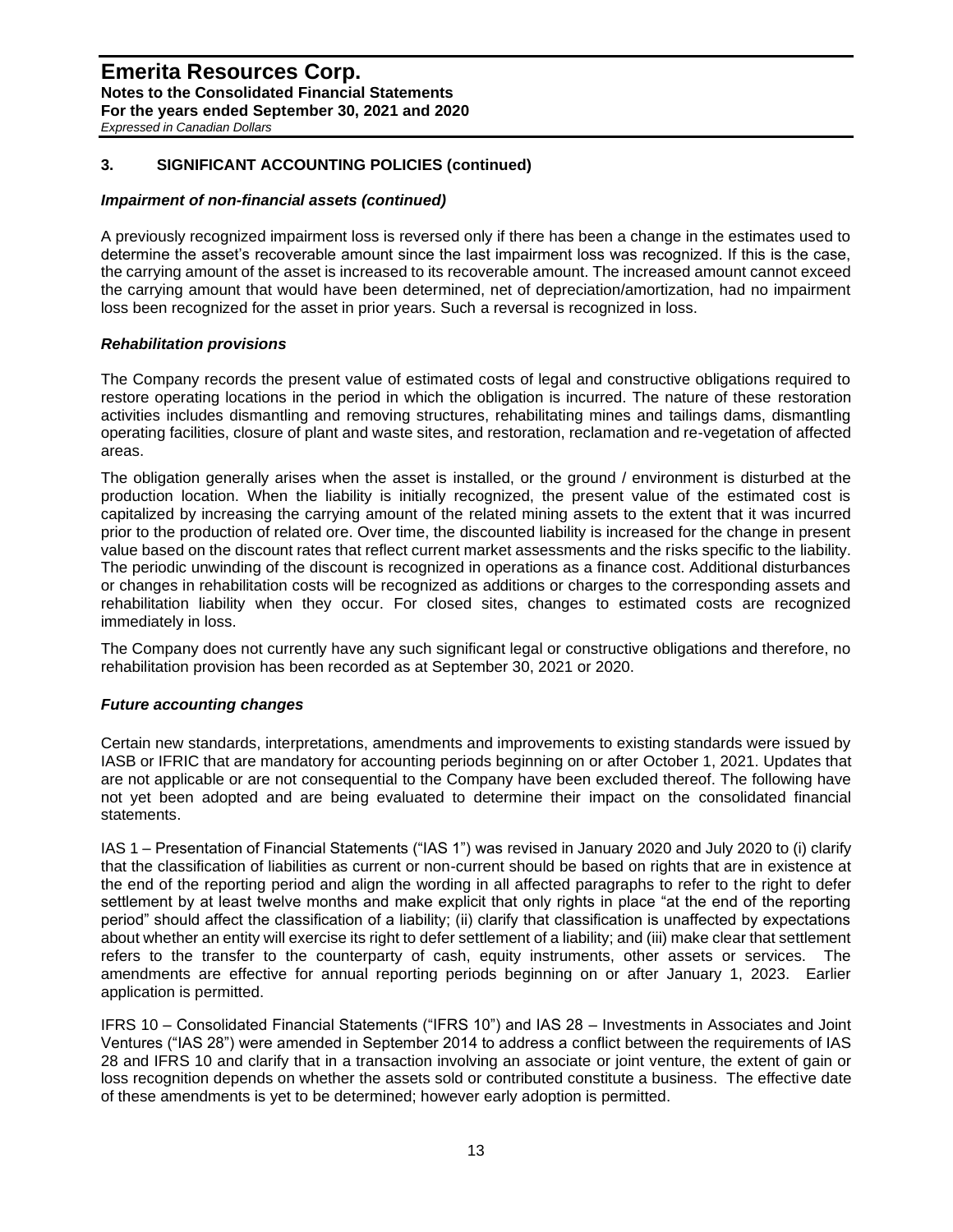## **3. SIGNIFICANT ACCOUNTING POLICIES (continued)**

## *Future accounting changes (continued)*

IAS 16 – Property, Plant and Equipment ("IAS 16") was amended in May 2020 to prohibit a company from deducting from the cost of property, plant and equipment amounts received from selling items produced while the company is preparing the asset for its intended use. Instead, a company will recognize such sales proceeds and related cost in profit or loss. IAS 16 is effective for annual periods beginning on or after January 1, 2022. Early adoption is permitted.

IAS 8 – Definition of Accounting Estimates ("IAS 8") was amended in February 2021 to replace the definition of a change in accounting estimates with a definition of accounting estimates. Under the new definition, accounting estimates are "monetary amounts in financial statements that are subject to management uncertainty". Entities develop accounting estimates if accounting policies require items in financial statements to be measured in a way that involves management uncertainty. The amendments clarify that a change in accounting estimate that results from new information or new developments is not the correction of an error. IAS 8 is effective for annual periods beginning on or after January 1, 2023. Early adoption is permitted.

## **Accounting changes**

During the year ended September 30, 2021, the Company adopted a number of amendments and improvements of existing standards. These included IAS 1. These new standards and changes did not have any material impact on the Company's financial statements.

## **2021 2020 (\$) (\$)** Cash 3,777,430 778,065 Guaranteed investment certificate ("GIC"), bearing interest at prime rate minus 2.0%, redeemable anytime and maturing July 2, 2022 6,000,000 Guaranteed investment certificate ("GIC"), bearing interest at prime rate minus 2.0%, redeemable anytime and maturing July 15, 2022 17,000,000 **Cash and cash equivalents 26,777,430 778,065 As at September 30,**

## **4. CASH AND CASH EQUIVALENTS**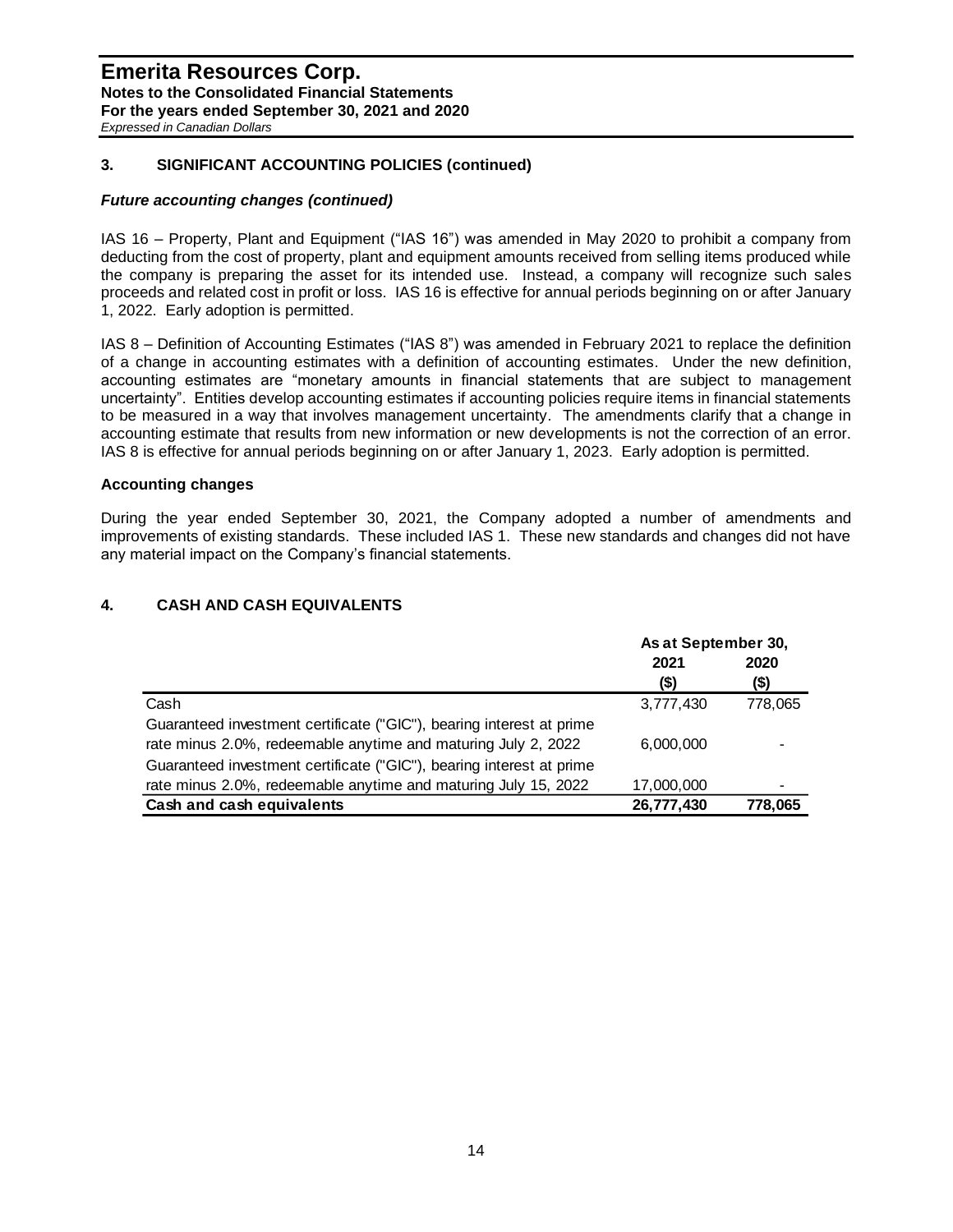## **5. EQUIPMENT**

|                                                   |              |      | <b>Office Equipment Office Furniture</b> |   | Software |   | <b>Total</b> |
|---------------------------------------------------|--------------|------|------------------------------------------|---|----------|---|--------------|
| Cost as at September 30, 2019 and 2020            | \$<br>26,712 | - \$ | 19,411                                   | S | 1,881    | Ś | 48,004       |
| Additions, 2021                                   | 3,367        |      | 1,596                                    |   |          |   | 4,963        |
| Disposals, 2021                                   | (2,444)      |      | (583)                                    |   |          |   | (3,027)      |
| Cost as at September 30, 2021                     | 27,635       |      | 20,424                                   |   | 1,881    |   | 49,940       |
|                                                   |              |      |                                          |   |          |   |              |
| Accumulated amortization as at September 30, 2019 | \$<br>22,146 | - \$ | 13,929                                   | S | 1,881    | Ś | 37,956       |
| Charge for the year, 2020                         | 340          |      | 1,831                                    |   |          |   | 2,171        |
| Accumulated amortization as at September 30, 2020 | 22,486       |      | 15,760                                   | S | 1,881    | S | 40,127       |
| Charge for the year, 2021                         | 86           |      | 1,783                                    |   |          |   | 1,869        |
| Accumulated amortization as at September 30, 2021 | \$<br>22,572 | - S  | 17,543                                   |   | 1,881    | S | 41,996       |
|                                                   |              |      |                                          |   |          |   |              |
| Net book value as at September 30, 2020           | \$<br>4.226  | - S  | $3,651$ \$                               |   |          |   | 7,877        |
| Net book value as at September 30, 2021           | 5,063        |      | 2,881                                    |   |          |   | 7,944        |

## **6. INVESTMENT IN AND ADVANCES TO ASSOCIATE**

On October 26, 2017, the Company, along with its Spanish joint venture partner the Aldesa Group ("Aldesa"), were awarded exploration concessions in the Santillana Syncline (the "Plaza Norte Project"). The Plaza Norte Project is in the Reocin Basin in Cantabria, Spain. The rights to the Plaza Norte Project were renewed by the Ministry of Mines in Cantabria in December 2020. All activities are suspended in this area due to the COVID-19 pandemic, and the Plaza Norte Project is in the process of being cancelled at September 30, 2021.

The Company and Aldesa each own a 50% interest in Cantabrica, a corporation registered in Spain, and will be equally represented on the board of directors. Emerita is the operator of the Plaza Norte Project. The Company recognizes its jointly controlled interest in the joint venture relationship with Aldesa as an investment in associate, using the equity method.

There have been no changes in the investment in associate balance for the years ended September 30, 2021 and 2020. The balance as at September 30, 2021, 2020 and 2019 is \$nil.

The Company accounts for its 50% interest in the investment in associate using the equity method. The 50% share of the loss from the investment in associate's operations attributable to the Company for the year ended September 30, 2021, was \$nil (year ended September 30, 2020: \$171,150). As the losses exceed the amount of the Company's interest in the investment in associate, the losses have not been reflected in the Company's consolidated statement of loss and comprehensive loss for the years ended September 30, 2021 and 2020. The cumulative share of losses from the investment in associate's operations attributable to the Company that has not been recognized on the Company's consolidated statement of loss and comprehensive loss is \$288,308 (September 30, 2020: \$288,308).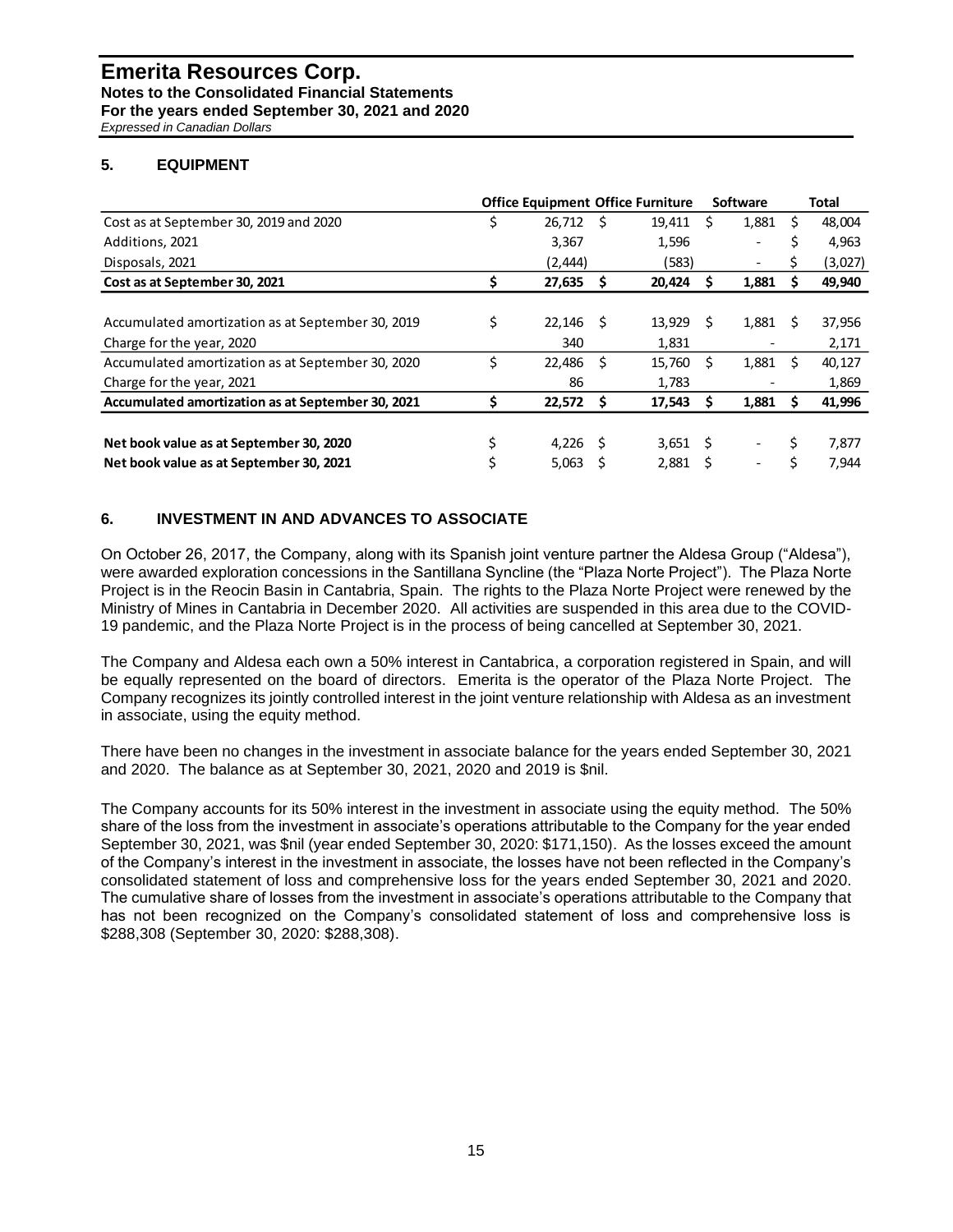## **7. EXPLORATION AND EVALUATION EXPENDITURES**

|                                         | For the year ended |               |    |         |
|-----------------------------------------|--------------------|---------------|----|---------|
|                                         |                    | September 30, |    |         |
|                                         |                    | 2021          |    | 2020    |
| Land management fees, taxes and permits | \$                 | 47,799        | \$ | 28,809  |
| Labour                                  |                    | 415,801       |    | 163,747 |
| Drilling and geophysics                 |                    | 336,722       |    | 18,273  |
| Travel, meals and accomodations         |                    | 24.285        |    | 1,475   |
| Legal fees                              |                    | 218,312       |    | 44,484  |
| Project overhead costs                  |                    | 740,631       |    | 56,022  |
| Total project evaluation expenses       | \$                 | 1,783,550     | S  | 312,810 |

As at September 30, 2021, the Company has valid permits for two zinc and gold exploration properties in Spain, and one zinc exploration property in Spain held through the Company's joint arrangement with Aldesa. The gold properties are comprised of exploration permits that were issued by the Asturias regulatory authorities in Spain. The zinc property is comprised of exploration permits that were issued by the Cantabrian and Andalusian regulatory authorities in Spain, respectively.

## **a) Iberia Belt West Property (formerly called the Paymogo Project)**

- The Iberia Belt West Project ("IBW Project") consists of one exploration permit and certain mineral claims in southwestern Spain.
- On September 1, 2020, Emerita was officially notified through a resolution that it is the winning bidder of the IBW Project mining rights in Huelva. The Tender resolution has been issued by the Provincial Secretary of the Regional Ministry of Industry in Huelva. The resolution declares that Emerita Espana is the winning bidder of the tender. Emerita Espana is registered on the Junda de Andalusia official website as the owner of the mineral rights to the IBW Project. The initial rights are for a period of 26 months and providing the Company initiates drilling in a timely manner, it has the right to apply to have this period extended for a further 36 months. On July 12, 2021, the Company received the final granted resolution.

## **b) Sierra Alta Property**

- The Sierra Alta Property is comprised of one exploration permit which consists of certain mining claims in the Asturias region in northwestern Spain. The Company applied for the permit on November 18, 2013 and received notice that the property had been granted on July 8, 2015. The concession was valid for a three-year term and was renewable for equal and successive periods of three years. Permit renewals were submitted in 2020, and the renewal is still pending.
- On April 20, 2020, the Company signed a binding letter agreement with Western Metallica Corp. ("Western"), a private company, pursuant to which Western may earn a 55% interest in the Sierra Alta project (the "Sierra Transaction"). A director and officer of Western is also a director and officer of the Company. Refer to Note 12.
- To earn its 55% interest, Western shall:
	- 1. Pay \$50,000 in cash to the Company (paid);
	- 2. Issue 500,000 shares of Western to the Company upon the renewal of the license for the Sierra Alta project;
	- 3. Spend \$500,000 on mineral exploration of the project within 24 months of the signing of the definitive agreement, and;
	- 4. Enter into a binding joint venture agreement with the Company.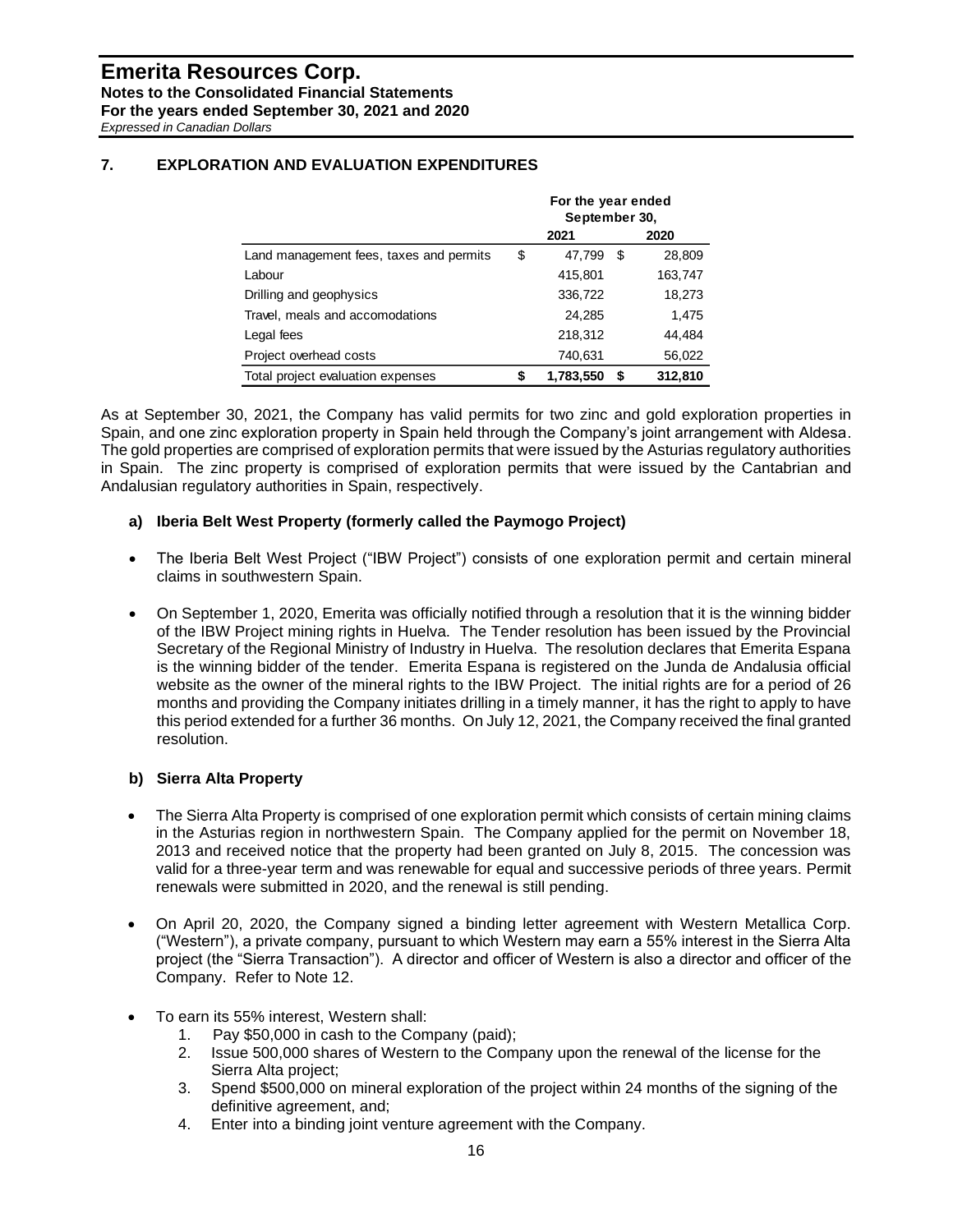## **8. COMMON SHARES**

## **Authorized**

The authorized share capital consists of an unlimited number of common shares without par value.

## **Common Shares Issued**

|                                                               | Number of shares |             |
|---------------------------------------------------------------|------------------|-------------|
|                                                               | outstanding      | Amount (\$) |
| Balance, September 30, 2019                                   | 50,614,165       | 13,695,088  |
| Private placements, net of issuance costs (vi, vii)           | 34,142,847       | 2,243,240   |
| Warrant valuation (vi, vii)                                   |                  | (535, 625)  |
| Broker warrant valuation (vi, vii)                            |                  | (37, 554)   |
| Broker warrant exercise (viii)                                | 290,384          | 29,039      |
| Valuation allocation of exercise of warrants                  |                  | 21,992      |
| Balance, September 30, 2020                                   | 85,047,396       | 15,416,180  |
| Private placements, net of issuance costs ( <i>i,ii,iii</i> ) | 68,783,148       | 26,101,289  |
| Warrant valuations ( <i>i,ii,iii</i> )                        |                  | (6,731,388) |
| Broker warrant valuations ( <i>i,ii,iii</i> )                 |                  | (906, 967)  |
| Warrant exercises (iv)                                        | 25,558,993       | 3,961,137   |
| Valuation allocation of exercise of warrants                  |                  | 1,459,803   |
| Option exercise (v)                                           | 2,320,000        | 638,000     |
| Valuation allocation of exercise of options                   |                  | 487,794     |
| Balance, September 30, 2021                                   | 181,709,537      | 40,425,848  |

(i) On July 15, 2021, the Company completed a private placement financing by issuing 18,182,500 units at a price of \$1.10 per unit for gross proceeds of \$20,000,750. Each unit is comprised of one common share of the Company and one-half of one common share purchase warrant. Each whole warrant entitles the holder to acquire one common share at a price of \$1.50 for a period of 24 months. The grant date fair value of the warrants issued was estimated at \$4,690,124 using the Black-Scholes option pricing model with the following assumptions: expected dividend yield of 0%; share price of \$0.84; expected volatility of 147.4%; risk-free interest rate of 0.44% and expected life of 2 years.

In connection with the offering, the Company paid \$1,200,045 in finders' fees and issued 1,090,950 non-transferrable finder warrants. Each finder warrant is exercisable into one common share of the Company at a price of \$1.10 per warrant until July 15, 2023. The grant date fair value of the finder warrants issued was estimated at \$609,056 using the Black-Scholes option pricing model with the following assumptions: expected dividend yield of 0%; share price of \$0.84; expected volatility of 147.4%; risk-free interest rate of 0.44% and expected life of 2 years. The Company also incurred a total amount of \$132,783 in legal and other fees in connection with the offering.

(ii) On February 23, 2021, the Company completed a private placement financing by issuing 13,636,363 units at a price of \$0.22 per unit for gross proceeds of \$3,000,000. Each unit is comprised of one common share of the Company and one-half of one common share purchase warrant. Each whole warrant entitles the holder to acquire one common share at a price of \$0.30 for a period of 24 months. The grant date fair value of the warrants issued was estimated at \$717,261 using the Black-Scholes option pricing model with the following assumptions: expected dividend yield of 0%; share price of \$0.17; expected volatility of 151.6%; risk-free interest rate of 0.23% and expected life of 2 years.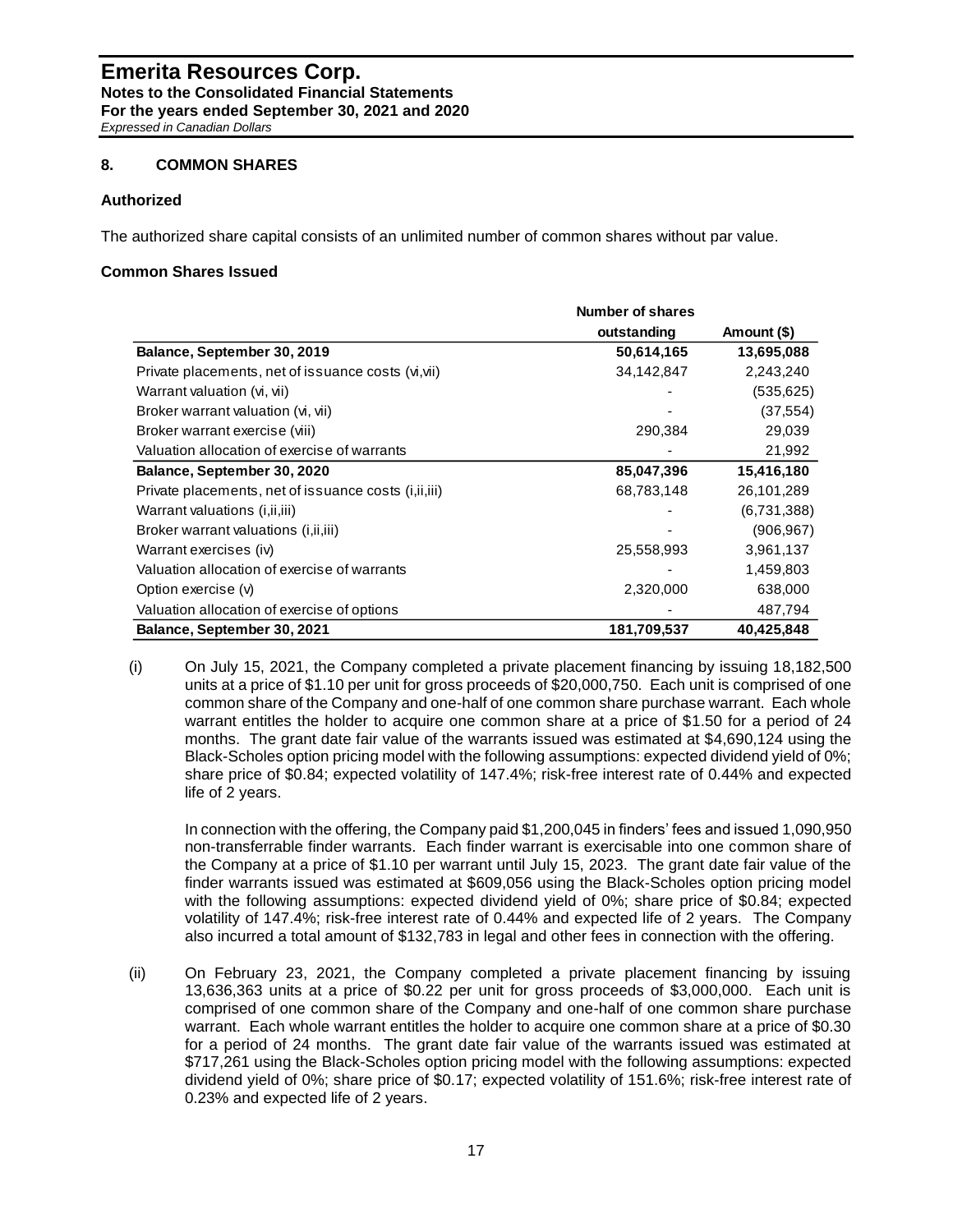## **8. COMMON SHARES (continued)**

#### **Common Shares Issued (continued)**

In connection with the offering, the Company paid \$180,000 in finders' fees and issued 818,181 non-transferrable finder warrants. Each finder warrant is exercisable into one common share of the Company at a price of \$0.30 per warrant until February 23, 2023. The grant date fair value of the finder warrants issued was estimated at \$86,071 using the Black-Scholes option pricing model with the following assumptions: expected dividend yield of 0%; share price of \$0.17; expected volatility of 151.6%; risk-free interest rate of 0.23% and expected life of 2 years. The Company also incurred a total of \$15,750 in legal and other fees in connection with the offering,

(iii) On December 11, 2020, the Company completed a private placement financing by issuing 36,964,285 units at a price of \$0.14 per unit for gross proceeds of \$5,175,000. Each unit is comprised of one common share of the Company and one-half of one common share purchase warrant. Each whole warrant entitles the holder to acquire one common share at a price of \$0.16 for a period of 24 months, subject to an acceleration provision whereby in the event that at any time after the expiry of the statutory hold period, the common shares trade at \$0.25 or higher on the TSX Venture Exchange for a period of 20 consecutive days, the Company shall have the right to accelerate the expiry date of the warrants to the date that is 30 days after the date the Company issues a news release announcing that it has elected to exercise the acceleration right. As at September 30, 2021 the acceleration right had not been exercised. The grant date fair value of the warrants issued was estimated at \$1,324,003 using the Black-Scholes option pricing model with the following assumptions: expected dividend yield of 0%; share price of \$0.10; expected volatility of 160.9%; risk-free interest rate of 0.25% and expected life of 2 years.

In connection with the offering, the Company paid \$414,000 in finders' fees and issued 2,957,142 non-transferable finder warrants. Each finder warrant is exercisable into one common share of the Company at a price of \$0.16 per warrant until December 11, 2022. The grant date fair value of the finder warrants issued was estimated at \$211,840 using the Black-Scholes option pricing model with the following assumptions: expected dividend yield of 0%; share price of \$0.10; expected volatility of 160.9%; risk-free interest rate of 0.25% and an expected life of 2 years. The Company also incurred a total amount of \$131,883 in legal and other fees in connection with the offering.

- (iv) During the year ended September 30, 2021, 3,590,944 of the Company's finder warrants were exercised at a weighted-average price of \$0.15 per common share, and 21,968,049 of the Company's warrants were exercised at a price of \$0.16 per common share, generating gross proceeds of \$3,961,137.
- (v) During the year ended September 30, 2021, 2,320,000 of the Company's options were exercised at a weighted-average exercise price of \$0.28 per share, generating gross proceeds of \$638,000.
- (vi) On July 10, 2020, the Company completed the first tranche of a private placement financing by issuing 27,000,000 units at a price of \$0.05 per unit for gross proceeds of \$1,350,000. Each unit is comprised on one common share of the Company and one-half of one common share purchase warrant. Each whole warrant entitles the holder to acquire one common share at a price of \$0.15 for a period of 24 months, subject to an acceleration provision whereby in the event that at any time after the expiry of the statutory hold period, the common shares trade at \$0.25 or higher on the TSX Venture Exchange for a period of 20 consecutive days, the Company shall have the right to accelerate the expiry date of the warrants to the date that is 30 days after the date the Company issues a news release announcing that it has elected to exercise the acceleration right.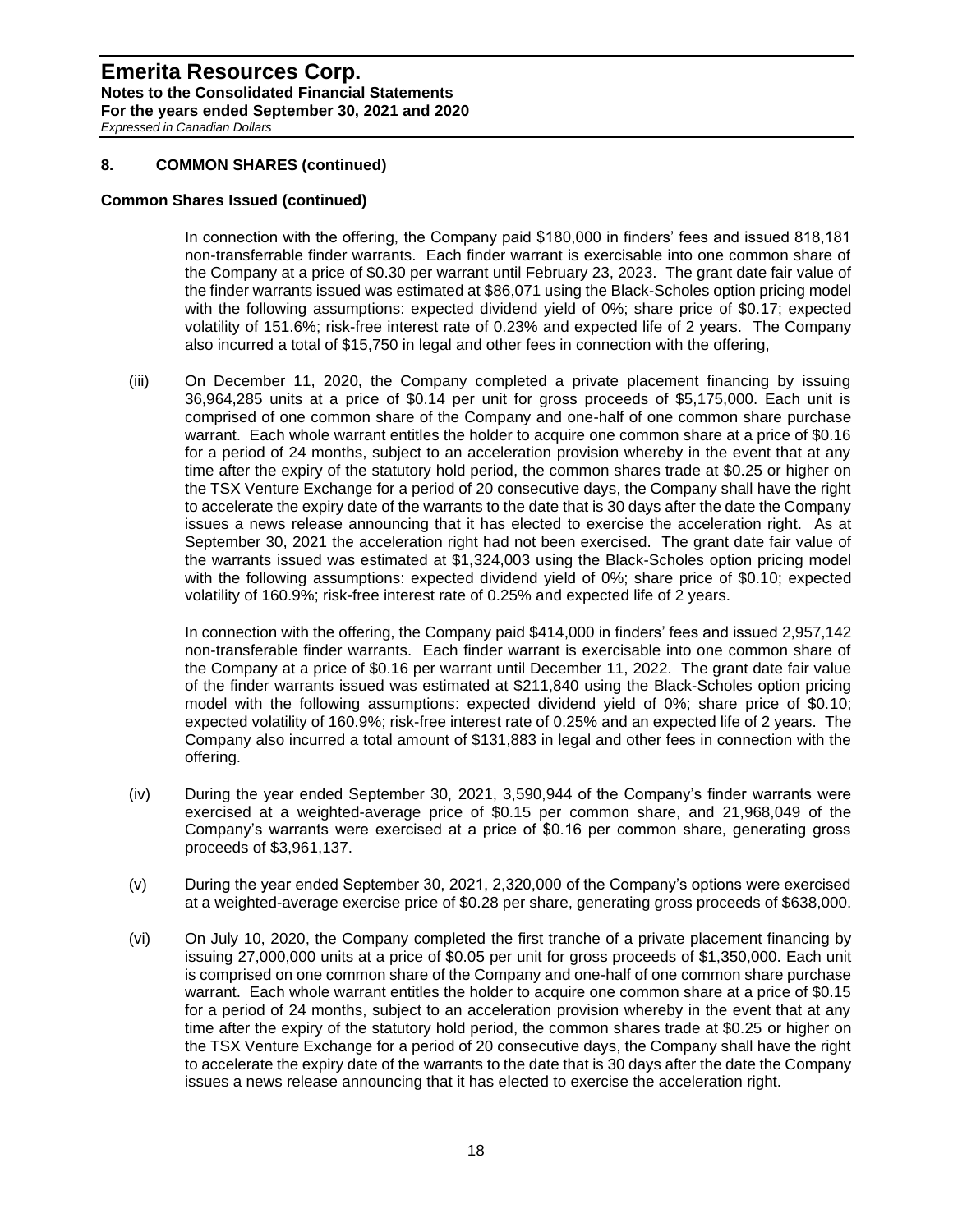## **8. COMMON SHARES (continued)**

#### **Common Shares Issued (continued)**

The grant date fair value of the warrants issued was estimated at \$275,402 using the Black-Scholes option pricing model with the following assumptions: expected dividend yield of 0%; share price of \$0.04; expected volatility of 153.2%; risk-free interest rate of 0.27% and expected life of 2 years.

In connection with the offering, the Company paid \$70,160 in finders' fees and issued 1,259,000 non-transferable finder warrants. Each finder warrant is exercisable into one common share of the Company at a price of \$0.15 per warrant until July 10, 2022. The grant date fair value of the finder warrants issued was estimated at \$25,688 using the Black-Scholes option pricing model with the following assumptions: expected dividend yield of 0%; share price of \$0.04; expected volatility of 153.2%; risk-free interest rate of 0.27% and an expected life of 2 years.

(vii) On August 13, 2020, the Company completed the second and final tranche of a private placement financing by issuing 7,142,847 units at a price of \$0.14 per unit for gross proceeds of \$1,000,000. Each unit is comprised on one common share of the Company and one-half of one common share purchase warrant. Each whole warrant entitles the holder to acquire one common share at a price of \$0.15 for a period of 24 months, subject to an acceleration provision whereby in the event that at any time after the expiry of the statutory hold period, the common shares trade at \$0.25 or higher on the TSX Venture Exchange for a period of 20 consecutive days, the Company shall have the right to accelerate the expiry date of the warrants to the date that is 30 days after the date the Company issues a news release announcing that it has elected to exercise the acceleration right. As at September 30, 2021, the acceleration right had not been exercised.

The grant date fair value of the warrants issued was estimated at \$260,223 using the Black-Scholes option pricing model with the following assumptions: expected dividend yield of 0%; share price of \$0.10; expected volatility of 163%; risk-free interest rate of 0.31% and an expected life of 2 years.

In connection with the offering, the Company paid \$22,800 in finders' fees and issued 162,862 non-transferable finder warrants. Each finder warrant is exercisable into one common share of the Company at a price of \$0.15 per warrant until August 13, 2022. The grant date fair value of the finder warrants issued was estimated at \$11,867 using the Black-Scholes option pricing model with the following assumptions: expected dividend yield of 0%; share price of \$0.10; expected volatility of 163%; risk-free interest rate of 0.31% and an expected life of 2 years.

(viii) During the year ended September 30, 2020, 290,384 of the Company's finder warrants were exercised at a price of \$0.10 per common share, generating gross proceeds of \$29,039.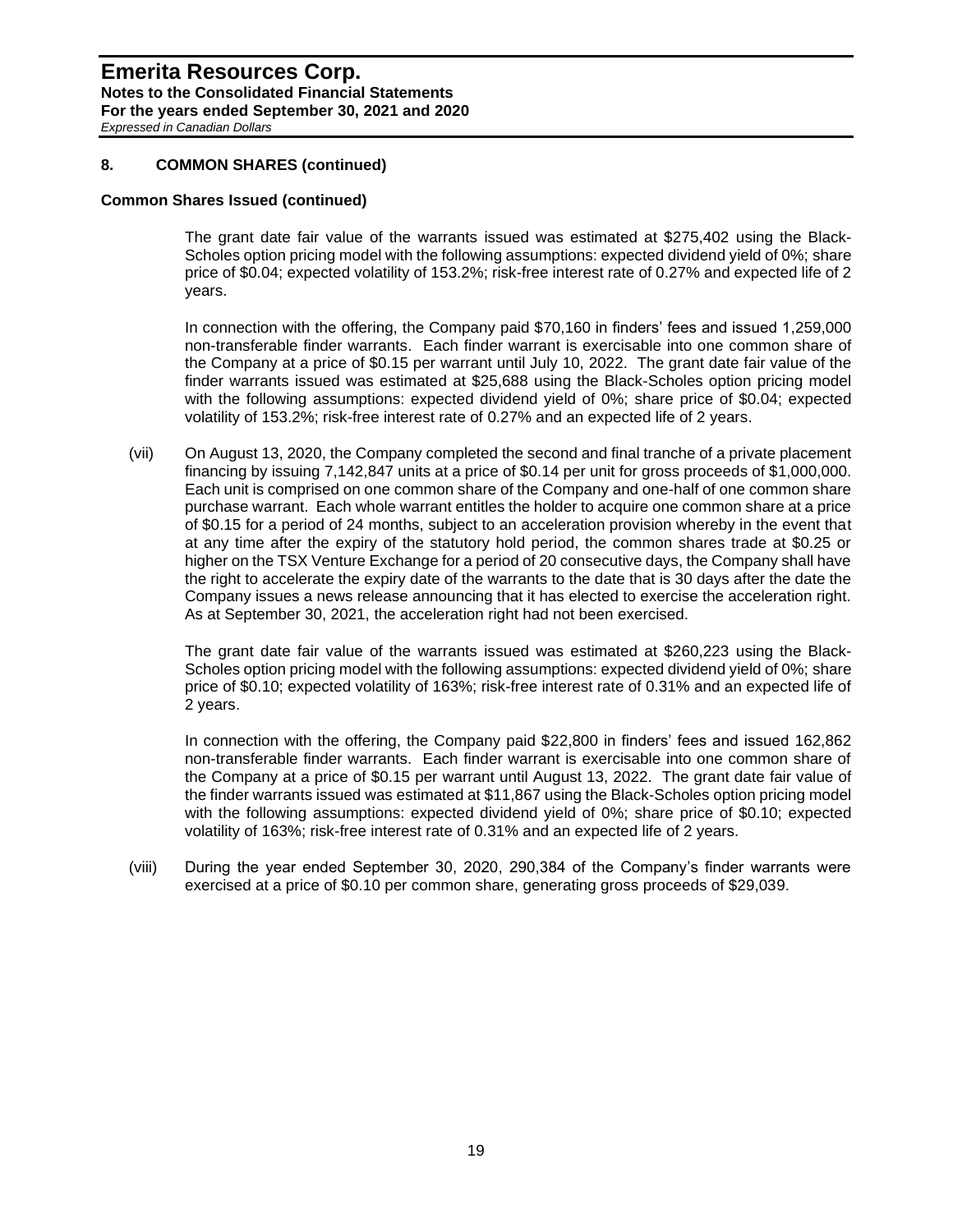## **9. EQUITY RESERVES**

#### **Warrants**

The changes in warrants issued during the years ended September 30, 2021 and 2020 are as follows:

|                             |              | Weighted       | Value           |  |
|-----------------------------|--------------|----------------|-----------------|--|
|                             | Number of    | average        | of              |  |
|                             | warrants     | exercise price | warrants        |  |
| Balance, September 30, 2019 | 6,205,919    | \$<br>0.17     | \$<br>1,059,905 |  |
| Expired, December 2019      | (4,762,019)  | 0.20           | (951, 105)      |  |
| Granted, July 2020          | 14,759,200   | 0.15           | 301,090         |  |
| Granted, August 2020        | 3,734,285    | 0.15           | 272,090         |  |
| Exercised, August 2020      | (168, 560)   | 0.10           | (12,766)        |  |
| Exercised, September 2020   | (121, 824)   | 0.10           | (9,226)         |  |
| Balance, September 30, 2020 | 19,647,001   | \$<br>0.15     | \$<br>659,987   |  |
| Exercised, October 2020     | (9,900)      | 0.10           | (750)           |  |
| Granted, December 2020      | 21,439,284   | 0.16           | 1,535,843       |  |
| Exercised, January 2021     | (24,000)     | 0.15           | (490)           |  |
| Granted, February 2021      | 7,636,362    | 0.30           | 803,332         |  |
| Exercised, February 2021    | (1,021,600)  | 0.15           | (22,017)        |  |
| Exercised, March 2021       | (71, 400)    | 0.15           | (5,202)         |  |
| Exercised, April 2021       | (177,066)    | 0.10           | (13, 410)       |  |
| Exercised. May 2021         | (12,071,394) | 0.15           | (696, 799)      |  |
| Expired, May 2021           | (31, 320)    | 0.10           | (2,372)         |  |
| Exercised, June 2021        | (4,094,270)  | 0.16           | (231, 259)      |  |
| Granted, July 2021          | 10,182,200   | 1.46           | 5,299,180       |  |
| Exercised, July 2021        | (7,231,165)  | 0.16           | (439, 755)      |  |
| Exercised, August 2021      | (498, 913)   | 0.16           | (30, 453)       |  |
| Exercised, September 2021   | (359, 285)   | 0.15           | (19,668)        |  |
| Balance, September 30, 2021 | 33,314,534   | \$<br>0.58     | \$<br>6,836,167 |  |

During the year ended September 30, 2021, 31,320 of the Company's warrants expired unexercised and \$2,372 was transferred to deficit (year ended September 30, 2020: 4,762,019 warrants expired and \$951,105 transferred to deficit).

The following summarizes the warrants outstanding as of September 30, 2021:

|               |               |           |               |                 | <b>Estimated</b> |                   |          |                                    |          |
|---------------|---------------|-----------|---------------|-----------------|------------------|-------------------|----------|------------------------------------|----------|
| <b>Number</b> | <b>Number</b> |           |               | <b>Exercise</b> | grant date       |                   |          | <b>Risk-free Expected Expected</b> |          |
| outstanding   | exercisable   | Grant     | <b>Expiry</b> | price           | fair value       | <b>Volatility</b> | interest | life (Yrs)                         | dividend |
| #             | #             | date      | date          | \$              | \$               |                   | rate     | #                                  | vield    |
| 6,540,000     | 6.540.000     | 10-Jul-20 | 10-Jul-22     | \$0.15          | 133,416          | 153%              | 0.27%    | 2.00                               | 0%       |
| 727.040       | 727.040       | 10-Jul-20 | 10-Jul-22     | \$0.15          | 14.832           | 153%              | 0.27%    | 2.00                               | 0%       |
| 2.245.524     | 2.245.524     | 13-Aug-20 | 13-Aug-22     | \$0.15          | 163.615          | 163%              | 0.31%    | 2.00                               | 0%       |
| 20,319        | 20.319        | 13-Aug-20 | 13-Aug-22     | \$0.15          | 1.481            | 163%              | 0.31%    | 2.00                               | 0%       |
| 4.799.992     | 4.799.992     | 11-Dec-20 | 11-Dec-22     | \$0.16          | 343.856          | 161%              | 0.25%    | 2.00                               | 0%       |
| 1,367,642     | 1.367.642     | 11-Dec-20 | 11-Dec-22     | \$0.16          | 97.973           | 161%              | 0.25%    | 2.00                               | 0%       |
| 6.818.181     | 6.818.181     | 23-Feb-21 | 23-Feb-23     | \$0.30          | 717.261          | 152%              | 0.23%    | 2.00                               | 0%       |
| 613,636       | 613.636       | 23-Feb-21 | 23-Feb-23     | \$0.30          | 64,553           | 152%              | 0.23%    | 2.00                               | 0%       |
| 9.091.250     | 9.091.250     | 15-Jul-21 | 15-Jul-23     | \$1.50          | 4,690,124        | 147%              | 0.44%    | 2.00                               | 0%       |
| 1,090,950     | 1.090.950     | 15-Jul-21 | 15-Jul-23     | \$1.10          | 609.056          | 147%              | 0.44%    | 2.00                               | 0%       |
| 33.314.534    | 33.314.534    |           |               |                 | 6.836.167        |                   |          |                                    |          |

The weighted-average remaining contractual life of the warrants as of September 30, 2021 is 1.31 years (September 30, 2020: 1.73 years).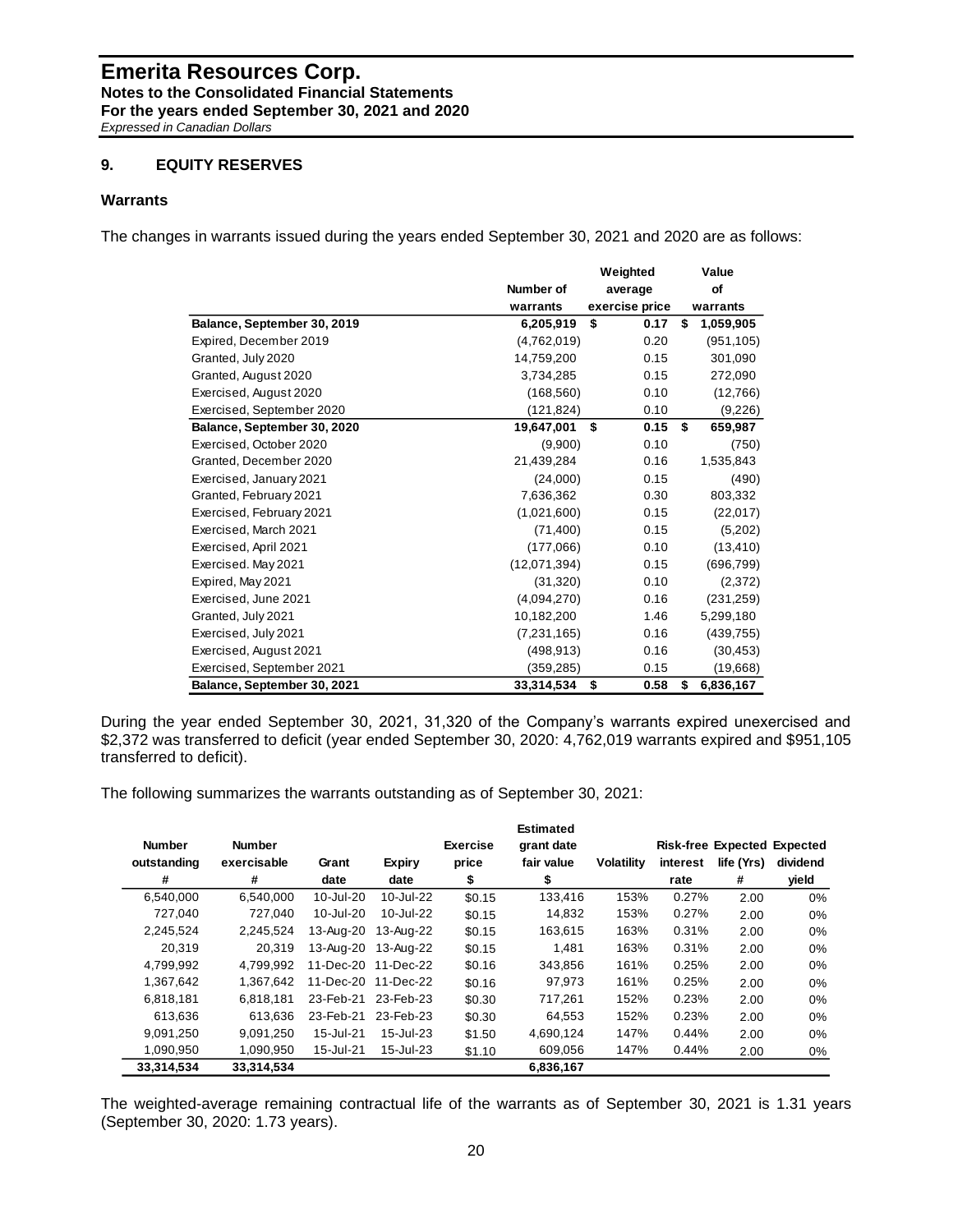## **9. EQUITY RESERVES (continued)**

## **Share-based payments**

The changes in stock options issued during the years ended September 30, 2021 and 2020 are as follows:

|                             |            | Weighted       |      | <b>Estimated</b> |
|-----------------------------|------------|----------------|------|------------------|
|                             | Number of  | average        |      | grant date       |
|                             | options    | exercise price |      | fair value       |
| Balance, September 30, 2019 | 1,030,000  | \$             | 0.50 | \$<br>343,100    |
| Granted, November 2019      | 3,700,000  |                | 0.10 | 329,995          |
| Granted, May 2020           | 500,000    |                | 0.05 | 24,450           |
| Expired, June 2020          | (210,000)  |                | 0.35 | (76, 100)        |
| Balance, September 30, 2020 | 5,020,000  | \$             | 0.16 | \$<br>621,445    |
| Granted, February 2021      | 5,450,000  |                | 0.18 | 874,726          |
| Exercised, February 2021    | (100,000)  |                | 0.10 | (8,919)          |
| Granted, March 2021         | 525,000    |                | 0.28 | 139,128          |
| Granted, April 2021         | 300,000    |                | 0.25 | 63,870           |
| Exercised, May 2021         | (800,000)  |                | 0.14 | (91, 522)        |
| Granted, June 2021          | 200,000    |                | 1.10 | 228,623          |
| Exercised, June 2021        | (350,000)  |                | 0.27 | (75, 124)        |
| Granted, July 2021          | 7,200,000  |                | 1.86 | 11,902,626       |
| Exercised, July 2021        | (40,000)   |                | 0.35 | (14,000)         |
| Exercised, August 2021      | (830,000)  |                | 0.37 | (248, 228)       |
| Expired, August 2021        | (100,000)  |                | 0.50 | (35,000)         |
| Exercised, September 2021   | (200,000)  |                | 0.50 | (50,000)         |
| Balance, September 30, 2021 | 16,275,000 | \$             | 0.92 | \$13,307,624     |

On February 5, 2021, the Company granted a total of 5,450,000 stock options to directors, management, and consultants of the Company pursuant to its stock option plan. The options vested immediately and may be exercised at a price of \$0.18 per option for a period of 5 years from the date of grant. The fair value of the stock options was estimated at \$874,726 using the Black-Scholes pricing model, with the following weighted average assumptions: expected dividend yield 0%, stock price \$0.18, expected annual volatility 143%, riskfree interest rate 0.48% and expected average life 5 years. Directors and officers were granted 3,900,000 options, with a fair value of \$625,951.

On March 1, 2021, the Company granted 500,000 stock options to a consultant of the Company pursuant to its stock option plan. The options vested immediately and may be exercised at a price of \$0.28 per option for a period of 5 years from the date of grant. The fair value of the stock options was estimated at \$132,728 using the Black-Scholes pricing model, with the following weighted average assumptions: expected dividend yield 0%, stock price \$0.28, expected annual volatility 173%, risk-free interest rate 0.81% and expected average life 5 years.

On March 3, 2021, the Company granted 25,000 stock options to a consultant of the Company pursuant to its stock option plan. The options vested immediately and may be exercised at a price of \$0.27 per option for a period of 5 years from the date of grant. The fair value of the stock options was estimated at \$6,400 using the Black-Scholes pricing model, with the following weighted average assumptions: expected dividend yield 0%, stock price \$0.27, expected annual volatility 173%, risk-free interest rate 0.83% and expected average life 5 years.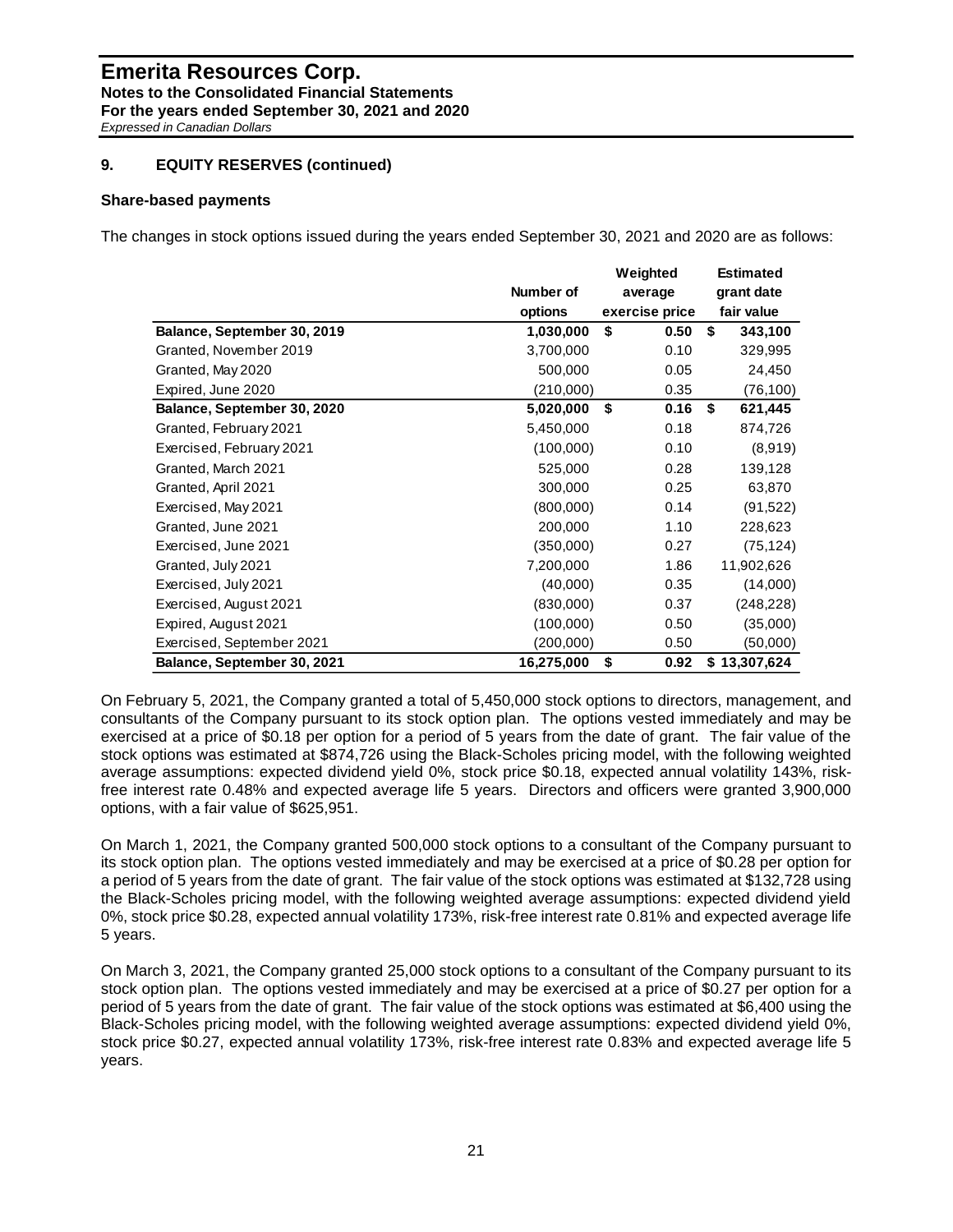## **9. EQUITY RESERVES (continued)**

## **Share-based payments (continued)**

On April 14, 2021, the Company granted 300,000 stock options to a director of the Company pursuant to its stock option plan. The options vested immediately and may be exercised at a price of \$0.25 per option for a period of 5 years from the date of grant. The fair value of the stock options was estimated at \$63,870 using the Black-Scholes pricing model, with the following weighted average assumptions: expected dividend yield 0%, stock price \$0.225, expected annual volatility 174%, risk-free interest rate 0.95% and expected average life 5 years.

On June 25, 2021, the Company granted 200,000 stock options to a consultant of the Company pursuant to its stock option plan. The options vested immediately and may be exercised at a price of \$1.10 per option for a period of 5 years from the date of grant. The fair value of the stock options was estimated at \$228,623 using the Black-Scholes pricing model, with the following weighted average assumptions: expected dividend yield 0%, stock price \$1.20, expected annual volatility 171%, risk-free interest rate 1.00% and expected average life 5 years.

On July 29, 2021, the Company granted a total of 7,200,000 stock options to directors, management, and consultants of the Company pursuant to its stock option plan. The options vested immediately and may be exercised at a price of \$1.86 per option for a period of 5 years from the date of grant. The fair value of the stock options was estimated at \$11,902,626 using the Black-Scholes pricing model, with the following weighted average assumptions: expected dividend yield 0%, stock price \$1.86, expected annual volatility 142%, riskfree interest rate 0.81% and expected average life 5 years. Directors and officers were granted 7,000,000 options, with a fair value of \$11,571,997.

During the year ended September 30, 2021, 2,320,000 of the Company's options were exercised at a weighted average exercise price of \$0.28, generating proceeds of \$638,000 (year ended September 30, 2020: no options exercised). The Company's share price at the time of option exercise is as follows:

| <b>Exercise Date</b> | <b>Options Exercised</b> | <b>Share Price</b> |
|----------------------|--------------------------|--------------------|
| February 12, 2021    | 100,000 \$               | 0.33               |
| May 11, 2021         | 700,000 \$               | 0.62               |
| May 25, 2021         | 100,000 \$               | 0.85               |
| June 2, 2021         | 60,000 \$                | 0.77               |
| June 18, 2021        | 200,000 \$               | 0.89               |
| June 24, 2021        | 50,000 \$                | 1.25               |
| June 29, 2021        | 40,000 \$                | 1.43               |
| July 30, 2021        | 40,000 \$                | 1.90               |
| August 5, 2021       | 50,000 \$                | 1.82               |
| August 9, 2021       | 500,000 \$               | 1.90               |
| August 12, 2021      | 140,000 \$               | 2.08               |
| August 18, 2021      | 140,000 \$               | 1.89               |
| September 9, 2021    | 200,000 \$               | 1.84               |

On November 7, 2019, the Company granted a total of 3,700,000 stock options to directors, management and consultants of the Company pursuant to its stock option plan. The options vested immediately and may be exercised at a price of \$0.10 per option for a period of 5 years from the date of grant. The fair value of the stock options was estimated using the Black-Scholes pricing model, with the following weighted average assumptions: expected dividend yield 0%, stock price \$0.095, expected annual volatility 167%, risk-free interest rate 1.54% and expected average life 5 years. Directors and officers of the Company were granted 3,600,000 options, with a fair value of \$321,076.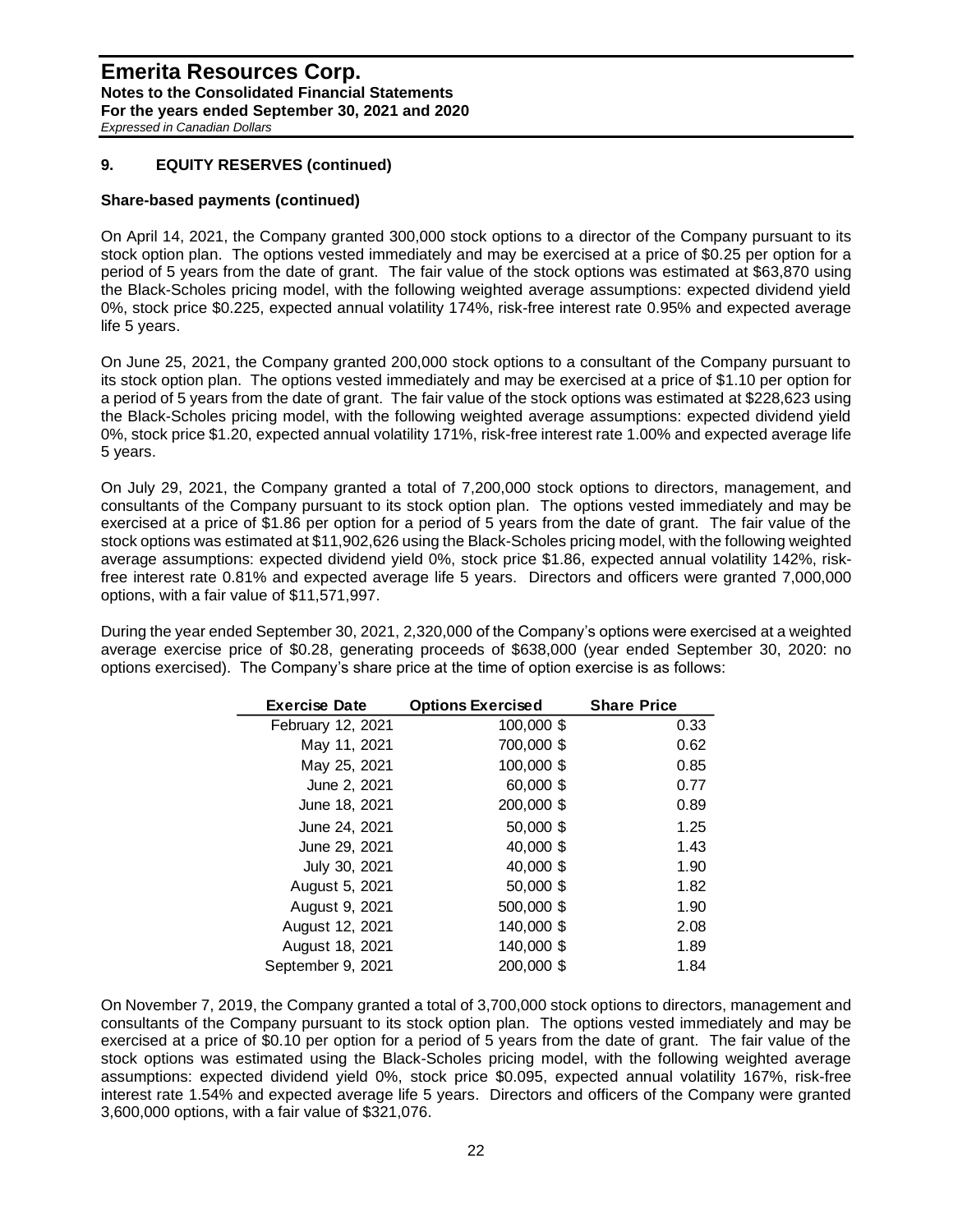## **9. EQUITY RESERVES (continued)**

## **Share-based payments (continued)**

On May 27, 2020, the Company granted a total of 500,000 stock options to a consultant of the Company pursuant to its stock option plan. The options vested immediately and may be exercised at a price of \$0.05 per option for a period of 5 years from the date of grant. The fair value of the stock options was estimated using the Black-Scholes pricing model, with the following weighted average assumptions: expected dividend yield 0%, stock price \$0.055, expected annual volatility 140%, risk-free interest rate 0.40% and expected average life 5 years.

During the year ended September 30, 2021, 100,000 options expired and \$35,000 was transferred to deficit (year ended September 30, 2020: 210,000 options expired and \$76,100 transferred to deficit).

|               |               |           |               |                 | <b>Estimated</b> |                   |          |            |                                    |
|---------------|---------------|-----------|---------------|-----------------|------------------|-------------------|----------|------------|------------------------------------|
| <b>Number</b> | <b>Number</b> |           |               | <b>Exercise</b> | grant date       |                   |          |            | <b>Risk-free Expected Expected</b> |
| outstanding   | exercisable   | Grant     | <b>Expiry</b> | price           | fair value       | <b>Volatility</b> | interest | life (Yrs) | dividend                           |
| #             | #             | date      | date          | \$              | \$               |                   | rate     | #          | yield                              |
| 2,950,000     | 2.950.000     | 07-Nov-19 | 07-Nov-24     | \$0.10          | 263.104          | 167%              | 1.54%    | 5.00       | 0%                                 |
| 500.000       | 500,000       | 27-May-20 | 27-May-25     | \$0.05          | 24.450           | 140%              | 0.40%    | 5.00       | $0\%$                              |
| 5.100.000     | 5.100.000     | 05-Feb-21 | 05-Feb-26     | \$0.18          | 818.551          | 143%              | 0.48%    | 5.00       | 0%                                 |
| 25.000        | 25,000        | 03-Mar-21 | 03-Mar-26     | \$0.27          | 6.400            | 173%              | 0.83%    | 5.00       | $0\%$                              |
| 300,000       | 300,000       | 14-Apr-21 | 14-Apr-26     | \$0.25          | 63.870           | 174%              | 0.95%    | 5.00       | $0\%$                              |
| 200.000       | 200,000       | 25-Jun-21 | 25-Jun-26     | \$1.10          | 228.623          | 171%              | 1.00%    | 5.00       | $0\%$                              |
| 7.200.000     | 7.200.000     | 29-Jul-21 | 29-Jul-26     | \$1.86          | 11.902.626       | 142%              | 0.81%    | 5.00       | 0%                                 |
| 16,275,000    | 16,275,000    |           |               |                 | 13,307,624       |                   |          |            |                                    |

Options outstanding as of September 30, 2021 are as follows:

The weighted average remaining contractual life of the options as at September 30, 2021 is 4.33 years (September 30, 2020: 3.65 years).

## **10. CAPITAL MANAGEMENT**

The Company manages and adjusts its capital structure based on available funds in order to support the acquisition, exploration and development of mineral properties. The Board does not establish quantitative return on capital criteria for management, but rather relies on the expertise of the Company's management to sustain future development of the business. The Company considers its capital to consist of common shares, warrants and options.

The properties in which the Company currently has an interest are in the exploration and evaluation stage; as such, the Company is dependent on external financing to fund its activities. In order to carry out planned exploration and evaluation and pay for administrative costs, the Company must raise additional amounts.

The Company may continue to assess new properties and may seek to acquire an interest in additional properties if it feels there is sufficient geologic or economic potential and if it has adequate financial resources to do so.

Management reviews its capital management approach on an ongoing basis and believes that this approach, given the relative size of the Company, is reasonable. There were no significant changes in the Company's approach to capital management during the years ended September 30, 2021 and 2020.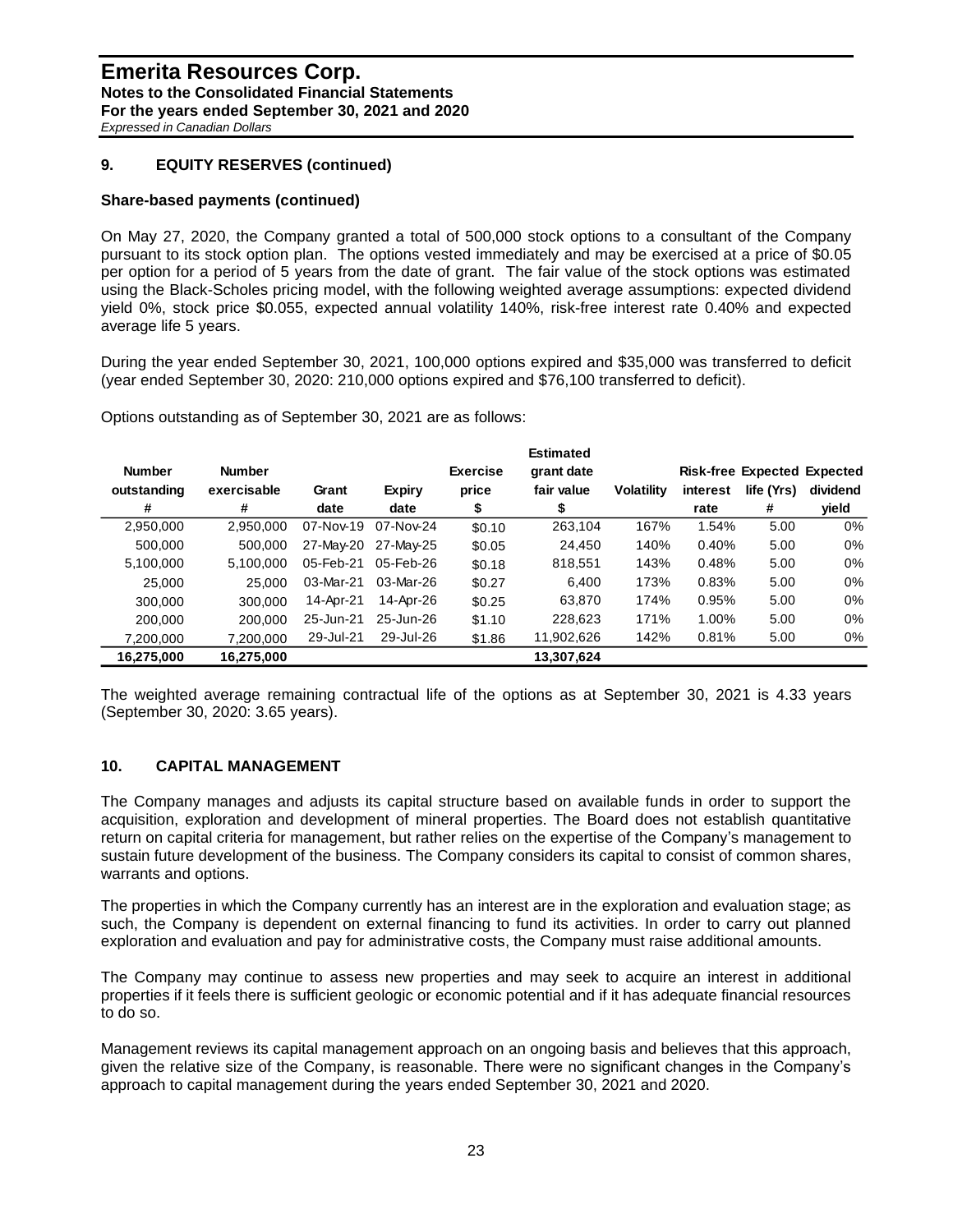## **10. CAPITAL MANAGEMENT (continued)**

The Company and its subsidiaries are not subject to any capital requirements imposed by a lending institution or regulatory body, other than of the TSX Venture Exchange ("TSXV") which requires adequate working capital or financial resources of the greater of (i) \$50,000 and (ii) an amount required to maintain operations and cover general and administrative expenses for a period of 6 months.

On December 7, 2018, the Company entered into a loan agreement with an unrelated party for a total principal amount of \$250,000. The loan was secured, and interest accrued at 18% per annum. The loan was due and payable on December 5, 2020, settled either in cash or shares at the lender's option. On December 16, 2020, the loan was repaid in full. The total amount paid by the Company, including principal and accrued interest, was \$340,000.

On January 24, 2020, the Company entered into a loan agreement with a related party for \$100,000. An officer of the Company is also the Chief Executive Officer of the lender. On July 14, 2020, the loan was repaid in full. The amount paid, consisting of principal, administration fees and accrued interest, was \$113,131.

On June 29, 2020, a director of the Company loaned a total principal amount of \$50,000 to the Company. No interest was paid in relation to the loan, and the loan was repaid on July 14, 2020.

## **11. FINANCIAL INSTRUMENTS**

Financial instruments recorded at fair value on the consolidated statement of financial position are classified using a fair value hierarchy that reflects the significance of the inputs used in making the measurements. The fair value hierarchy has the following levels:

- a) Level 1 Unadjusted quoted prices in active markets for identical assets or liabilities;
- b) Level 2 Inputs other than quoted prices that are observable for assets or liabilities, either directly or indirectly; and
- c) Level 3 Inputs for assets and liabilities that are not based on observable market data.

The fair value hierarchy requires the use of observable market inputs whenever such inputs exist. A financial instrument is classified to the lowest level of the hierarchy for which a significant input has been considered in measuring fair value.

The Company's financial instruments include cash and cash equivalents, amounts receivable, accounts payable and accrued liabilities, and loans payable. The carrying values of these financial instruments reported in the statement of financial position approximate their respective fair values due to the relatively short-term nature of these instruments. As at September 30, 2021, the Company's financial instruments that are carried at fair value, being cash equivalents, are classified as Level 2 within the fair value hierarchy. As at September 30, 2020, the Company had no instruments to classify in the fair value hierarchy.

The Company's risk exposures and the impact on the Company's financial instruments are summarized below:

(a) *Credit risk* 

Counterparty credit risk is the risk that the financial benefits of contracts with a specific counterparty will be lost if a counterparty defaults on its obligations under the contract. This includes any cash amounts owed to the Company by those counterparties, less any amounts owed to the counterparty by the Company where a legal right of set-off exists and also includes the fair values of contracts with individual counterparties which are recorded in the financial statements.

a. *Trade credit risk*

The Company is not exposed to significant trade credit risk.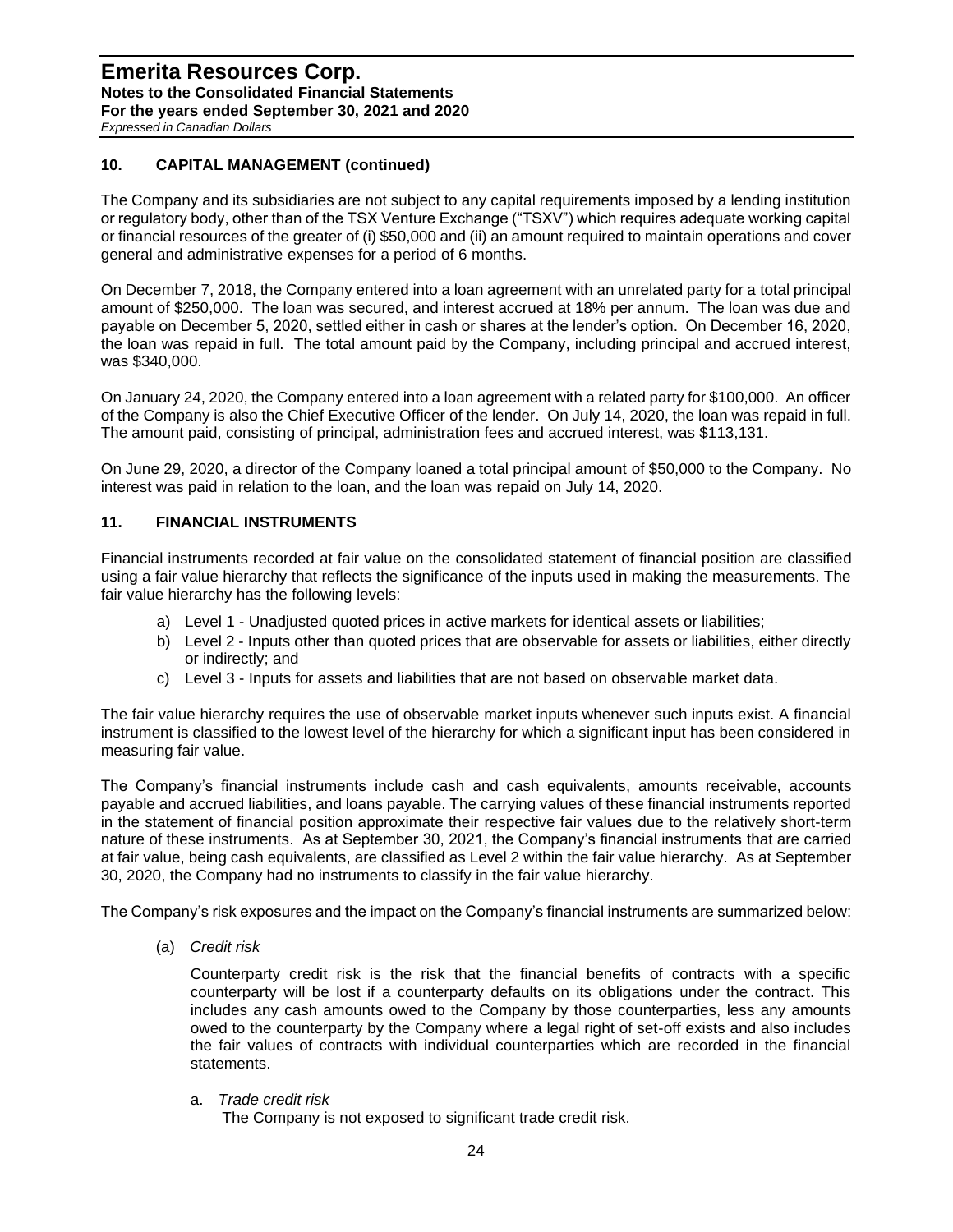#### **11. FINANCIAL INSTRUMENTS (continued)**

**September 30, 2021**

b. *Cash and cash equivalents*

In order to manage credit and liquidity risk the Company's policy is to invest only in highly rated, investment grade instruments Limits are also established based on the type of investment, the counterparty and the credit rating.

(b) *Currency risk* 

Currency risk is the risk that the fair value of, or future cash flows from, the Company's financial instruments will fluctuate because of changes in foreign exchange rates. The Company's foreign currency risk arises primarily with respect to the Euro from its property interests in Spain, and US dollars from operations. Fluctuations in the exchange rates between these currencies and the Canadian dollar could have a material effect on the Company's business, financial condition and results of operations. The Company does not engage in any hedging activity to mitigate this risk.

As at September 30, 2021 and 2020, the Company had the following financial instruments denominated in foreign currency (expressed in Canadian dollars):

| <b>OCULCITIVEL OU, ZUZT</b>              |            |            |                        |
|------------------------------------------|------------|------------|------------------------|
|                                          | Euro       | US dollars | <b>Brazilian reals</b> |
| Cash                                     | 460.166 \$ | 13.231     |                        |
| Accounts payable and accrued liabilities | (458.801)  |            |                        |
|                                          | 1.365      | 13.229     |                        |

| <b>September 30, 2020</b>                |   |              |                   |   |                        |
|------------------------------------------|---|--------------|-------------------|---|------------------------|
|                                          |   | Euro         | <b>US dollars</b> |   | <b>Brazilian reals</b> |
| Cash                                     |   | 65.489       | 100               |   | 984                    |
| Accounts payable and accrued liabilities |   | (70.003)     | (137              |   | (121.480)              |
|                                          | J | $(4.514)$ \$ | '37               | S | (120,496)              |

A 10% strengthening (weakening) of the Canadian dollar against the Euro would decrease (increase) net loss by approximately \$140 (2020 - \$(400)).

A 10% strengthening (weakening) of the Canadian dollar against the US dollar would decrease (increase) net loss by approximately \$1,300 (2020 - \$nil).

*(c) Liquidity risk* 

Liquidity risk is the risk that an entity will encounter difficulty in meeting obligations associated with financial liabilities. The Company's approach to managing liquidity risk is to ensure that it will have sufficient liquidity to meet liabilities when due. At September 30, 2021, the Company had a cash and cash equivalents balance of \$26,777,430 (September 30, 2020 - \$778,065) to settle current liabilities of \$1,205,247 (September 30, 2020 - \$1,569,822). The Company's trade payables have contractual maturities of less than 30 days and are subject to normal trade terms.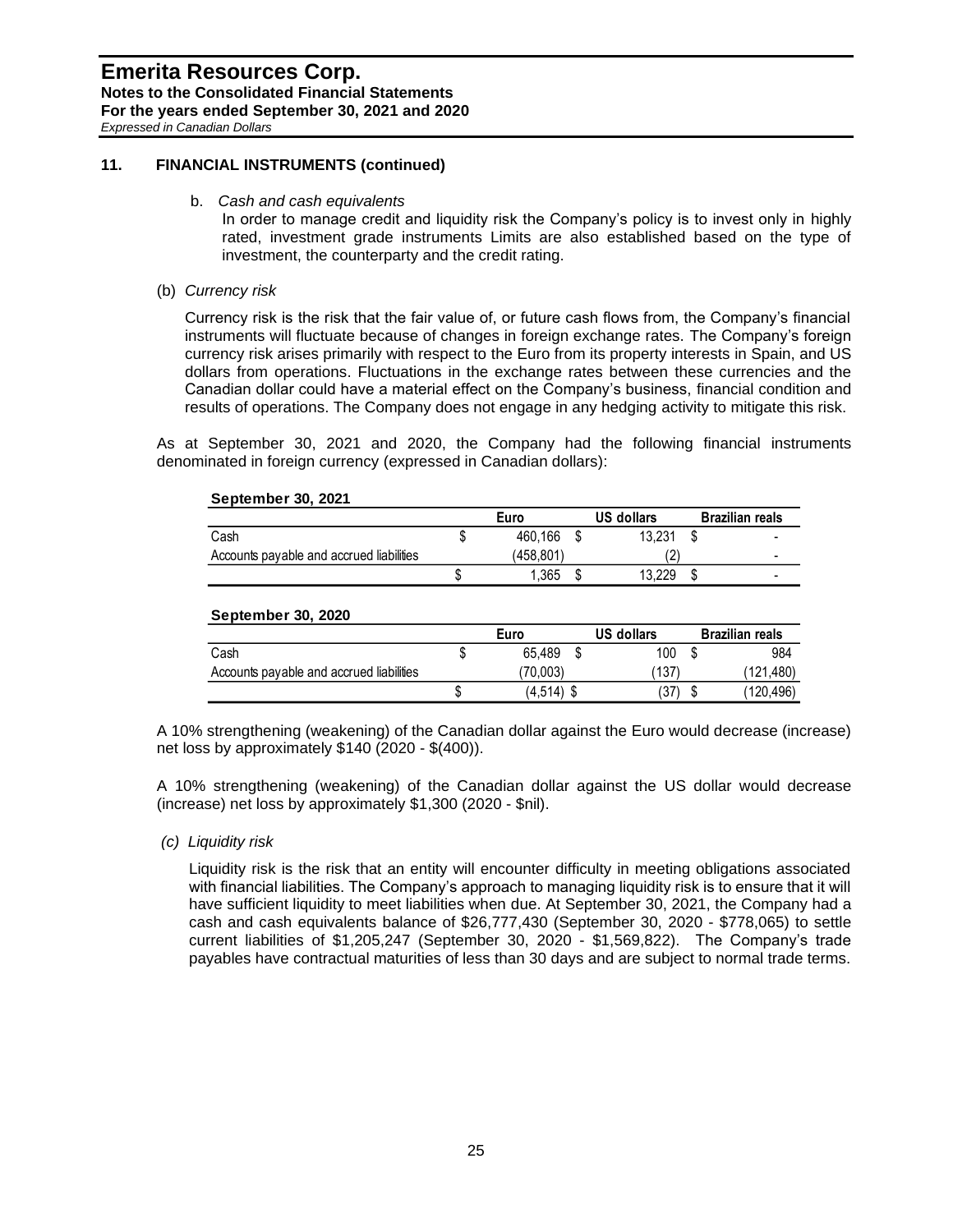## **11. FINANCIAL INSTRUMENTS (continued)**

#### *(d) Commodity / Equity price risk*

The Company is exposed to price risk with respect to commodity and equity prices. Equity price risk is defined as the potential adverse impact on the Company's earnings due to movements in individual equity prices or general movements in the level of the stock market. Commodity price risk is defined as the potential adverse impact on earnings and economic value due to commodity price movements and volatilities. The Company closely monitors commodity prices, as they relate to gold and zinc, individual equity movements and the stock market to determine the appropriate course of action to be taken by the Company. Commodity price risk is remote as the Company is not a producing entity.

## **12. RELATED PARTY TRANSACTIONS**

The Company shares office space with other companies who may have common officers or directors. The costs associated with this space are administered by an unrelated company.

As at September 30, 2021, an amount of \$199,617, included in accounts payable and accrued liabilities, was owed to directors and officers of the Company (September 30, 2020: \$438,231). The amounts outstanding on fees are unsecured, non-interest bearing, with no fixed terms of repayment.

As at September 30, 2021, the Company prepaid \$23,090 in salary to a director and officer of the Company. This amount was repaid subsequent to the year end.

As at September 30, 2021, an amount of \$23,541, included in amounts receivable, was owed to the Company by directors and officers of the Company. The amounts outstanding are unsecured, non-interest bearing, with no fixed terms of repayment.

The Company entered into debt waiver agreements with certain directors and officers of the Company, in which the directors and officers agreed to waive amounts owed to them by the Company at September 30, 2020 in the amount of \$719,498.

On January 24, 2020, the Company entered into a loan agreement with a related party for \$100,000. An officer of the Company is also the Chief Executive Officer of the lender. On July 14, 2020, the loan was repaid in full. The amount paid, consisting of principal, administration fees and accrued interest, was \$113,131.

On April 20, 2020, the Company signed a binding letter agreement with Western Metallica Corp. ("Western"), pursuant to which Western may earn a 55% interest in the Sierra Alta project. A director and officer of Western is also a director and officer of the Company. See Note 7.

On June 29, 2020, a director of the Company loaned a total principal amount of \$50,000 to the Company. No interest was paid in relation to the loan, and the loan was repaid in full on July 14, 2020.

## *Compensation of key management personnel of the Company*

In accordance with IAS 24, key management personnel are those persons having authority and responsibility for planning, directing and controlling the activities of the Company directly or indirectly, including any directors (executive and non-executive) of the Company. During the years ended September 30, 2021 and 2020, the remuneration of directors and other key management personnel are as follows: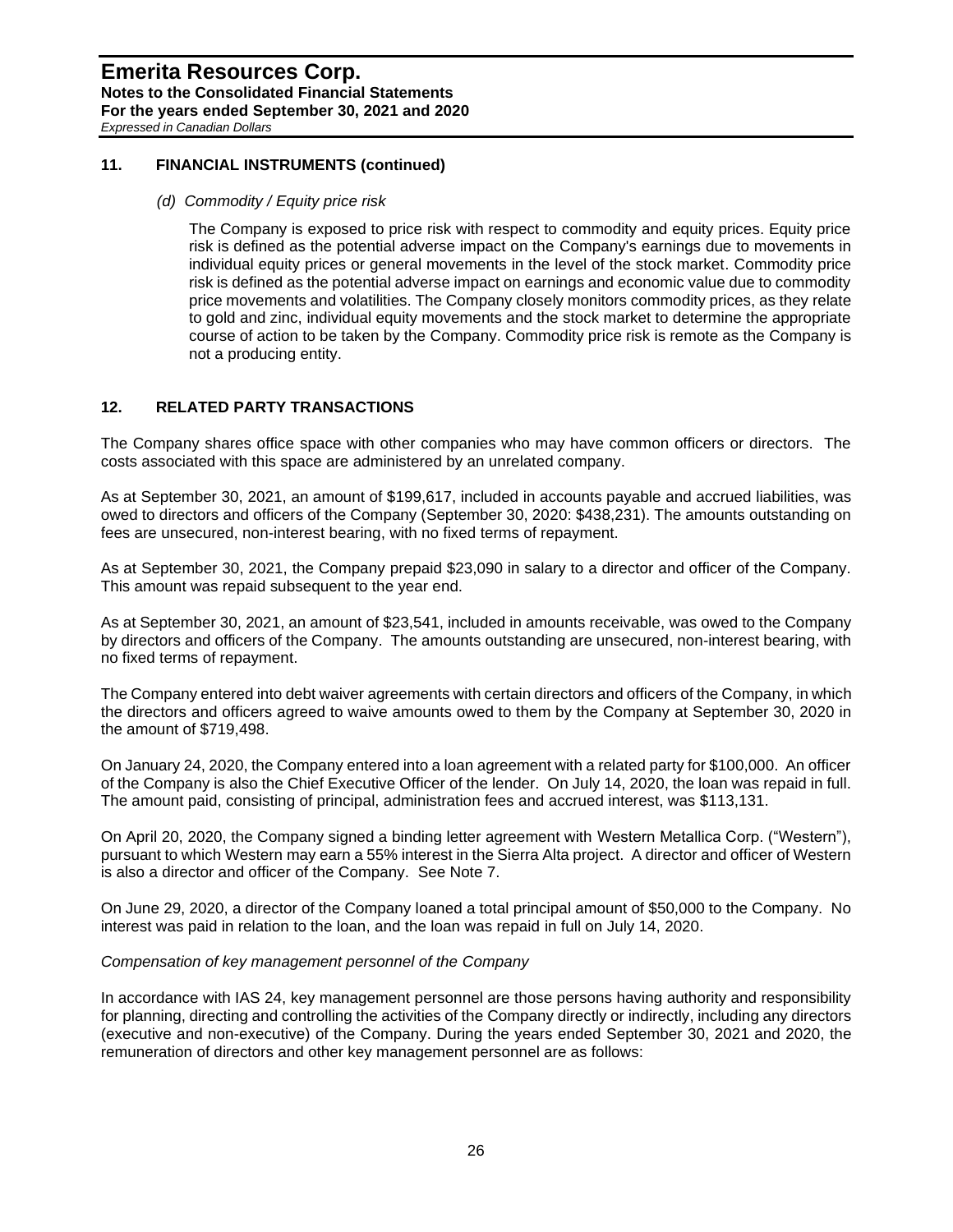## **12. RELATED PARTY TRANSACTIONS (continued)**

|                          | Year ended September 30, |            |  |         |  |  |  |
|--------------------------|--------------------------|------------|--|---------|--|--|--|
|                          |                          | 2021       |  | 2020    |  |  |  |
| Management fees          | S                        | 1,366,691  |  | 574.445 |  |  |  |
| Share-based compensation |                          | 12,261,818 |  | 321,076 |  |  |  |
| Total                    | S                        | 13,628,509 |  | 895,521 |  |  |  |

In connection with the July 15, 2021 private placement (see Note 8(i)), a director of the Company subscribed for 6,800 units of the offering, for gross proceeds of \$7,480.

In connection with the July 10, 2020 private placement (see Note 8(vi)), officers and directors of the Company subscribed for 4,620,000 units of the Company for total proceeds of \$231,000.

In connection with the August 13, 2020 private placement (see Note 8(vii)), officers and directors of the Company subscribed for 2,117,120 units of the Company for total proceeds of \$296,397.

## **13. SEGMENT INFORMATION**

The Company conducts its business as a single operating segment, being mineral exploration and evaluation in Spain. The following tables summarize the total assets and liabilities by geographic segment as at September 30, 2021 and 2020:

| September 30, 2021                                        | <b>Spain</b>  |    | Canada     |    | <b>Brazil</b> | Total            |
|-----------------------------------------------------------|---------------|----|------------|----|---------------|------------------|
| Cash and cash equivalents                                 | \$<br>460,166 | \$ | 26,317,264 | \$ |               | \$<br>26,777,430 |
| Other current assets                                      | 326,269       |    | 214,914    |    |               | 541,183          |
| Reclamation deposit                                       | 92,238        |    |            |    |               | 92,238           |
| Equipment                                                 | 7,944         |    |            |    |               | 7,944            |
| <b>Total Assets</b>                                       | \$<br>886,617 | S  | 26,532,178 | \$ |               | \$<br>27,418,795 |
| Accounts payable and accrued liabilities                  | \$<br>458,801 | \$ | 746,446    | S  |               | \$<br>1,205,247  |
| <b>Total liabilities</b>                                  | \$<br>458,801 | \$ | 746,446    | \$ |               | \$<br>1,205,247  |
| <b>September 30, 2020</b>                                 | <b>Spain</b>  |    | Canada     |    | <b>Brazil</b> | Total            |
| Cash                                                      | \$<br>65,489  | \$ | 711,592    | \$ | 984           | \$<br>778,065    |
| Other current assets                                      | 62,997        |    | 238,061    |    | 25            | 301,083          |
| <b>Reclamation deposit</b>                                | 17,976        |    |            |    |               | 17,976           |
| Equipment                                                 | 4,744         |    |            |    | 3,133         | 7,877            |
| <b>Total Assets</b>                                       | \$<br>151,206 | \$ | 949,653    | \$ | 4,142         | \$<br>1,105,001  |
|                                                           | \$<br>70,003  | \$ | 1,039,326  | \$ | 121,480       | \$<br>1,230,809  |
| Accounts payable and accrued liabilities<br>Loans payable |               |    | 339,013    |    |               | 339,013          |
| <b>Total liabilities</b>                                  | \$<br>70,003  | \$ | 1,378,339  | \$ | 121,480       | \$<br>1,569,822  |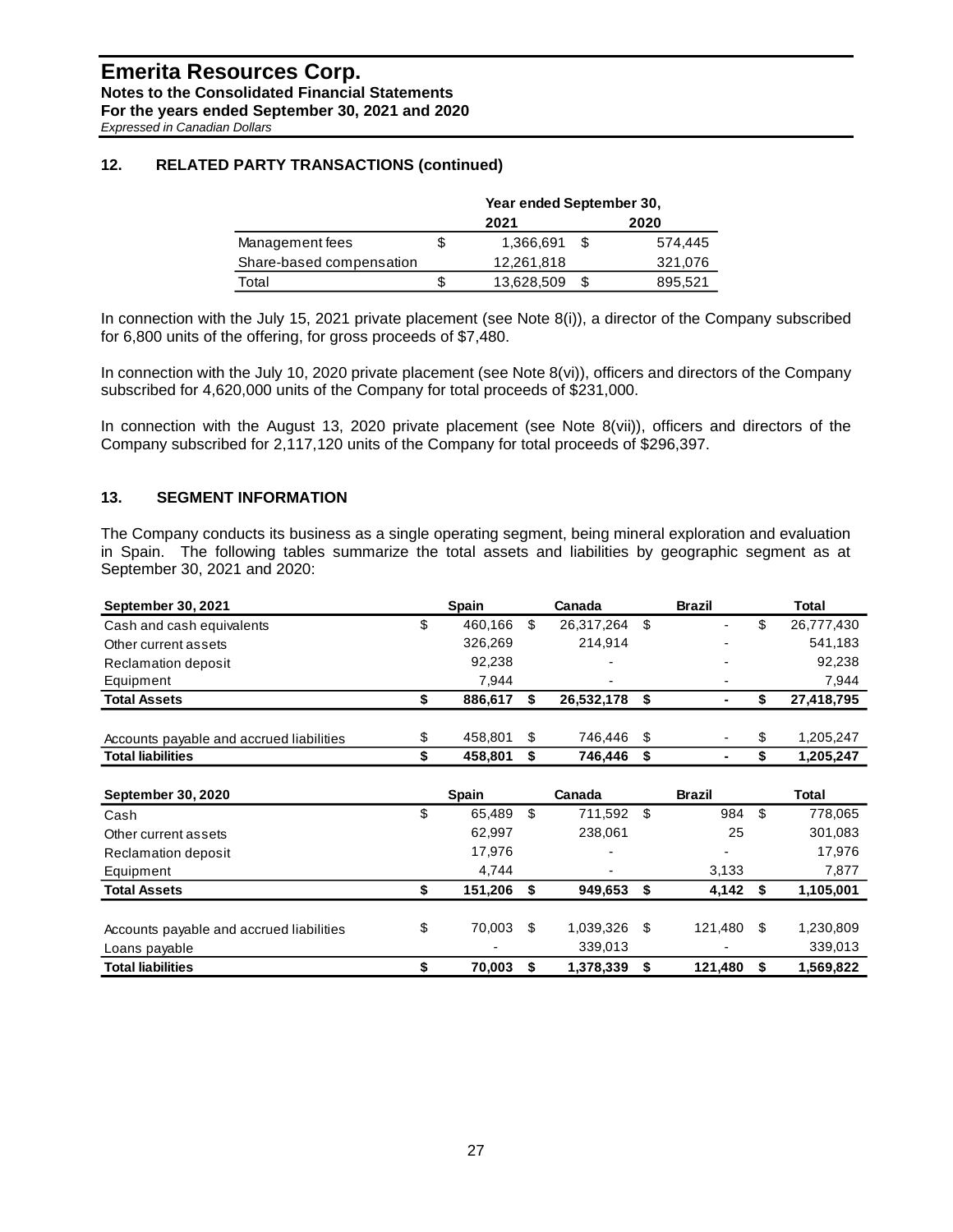## **13. SEGMENT INFORMATION (continued)**

The following tables summarize the loss by geographic segment for the years ended September 30, 2021 and 2020:

| September 30, 2021                  |    | <b>Spain</b>             |    | Canada         |    | <b>Brazil</b> |    | Total      |
|-------------------------------------|----|--------------------------|----|----------------|----|---------------|----|------------|
| Other income                        | \$ | -                        | \$ | $(10, 267)$ \$ |    | -             | \$ | (10, 267)  |
| Project evaluation expenses         |    | 1,783,550                |    |                |    |               |    | 1,783,550  |
| General and administrative expenses |    | $\blacksquare$           |    | 15,577,543     |    |               |    | 15,577,543 |
| Foreign exchange loss               |    |                          |    | (119,796)      |    |               |    | (119,796)  |
| <b>Loss</b>                         | S  | 1,783,550                |    | 15,447,480     | \$ |               | S  | 17,231,030 |
|                                     |    |                          |    |                |    |               |    |            |
| September 30, 2020                  |    | <b>Spain</b>             |    | Canada         |    | <b>Brazil</b> |    | Total      |
| Other income                        | \$ | $\overline{\phantom{0}}$ | \$ | (719,761) \$   |    |               | \$ | (719, 761) |
| Project evaluation expenses         |    | 304.339                  |    | 7.680          |    | 791           |    | 312,810    |
| General and administrative expenses |    | $\blacksquare$           |    | 1,641,864      |    |               |    | 1,641,864  |
| Foreign exchange loss               |    | -                        |    | 1,385          |    |               |    | 1,385      |
| Loss                                | S  | 304,339                  | S  | 931,168        | S  | 791           | S  | 1.236.298  |

## **14. INCOME TAXES**

## *Provision for income taxes*

The reconciliation of the combined Canadian federal and provincial statutory income tax rate of 26.5% (2020 – 26.5%) to the effective tax rate is as follows:

|                                                      | 2021           | 2020        |
|------------------------------------------------------|----------------|-------------|
|                                                      | \$             |             |
| (Loss) before income taxes                           | (17, 231, 030) | (1,236,297) |
|                                                      |                |             |
| Expected income tax recovery based on statutory rate | (4,566,000)    | (328,000)   |
| Adjustment to expected income tax recovery:          |                |             |
| Share based compensation                             | 3,500,000      |             |
| Expenses not deductible for tax purposes and other   | (448,000)      | 1,000       |
| Change in foreign exchange rates                     | 90,000         | 212,000     |
| Difference in tax rates                              | (55,000)       | (13,000)    |
| Change in benefit of tax assets not recognized       | 1,479,000      | 128,000     |
|                                                      |                |             |
| Deferred income tax provision (recovery)             |                |             |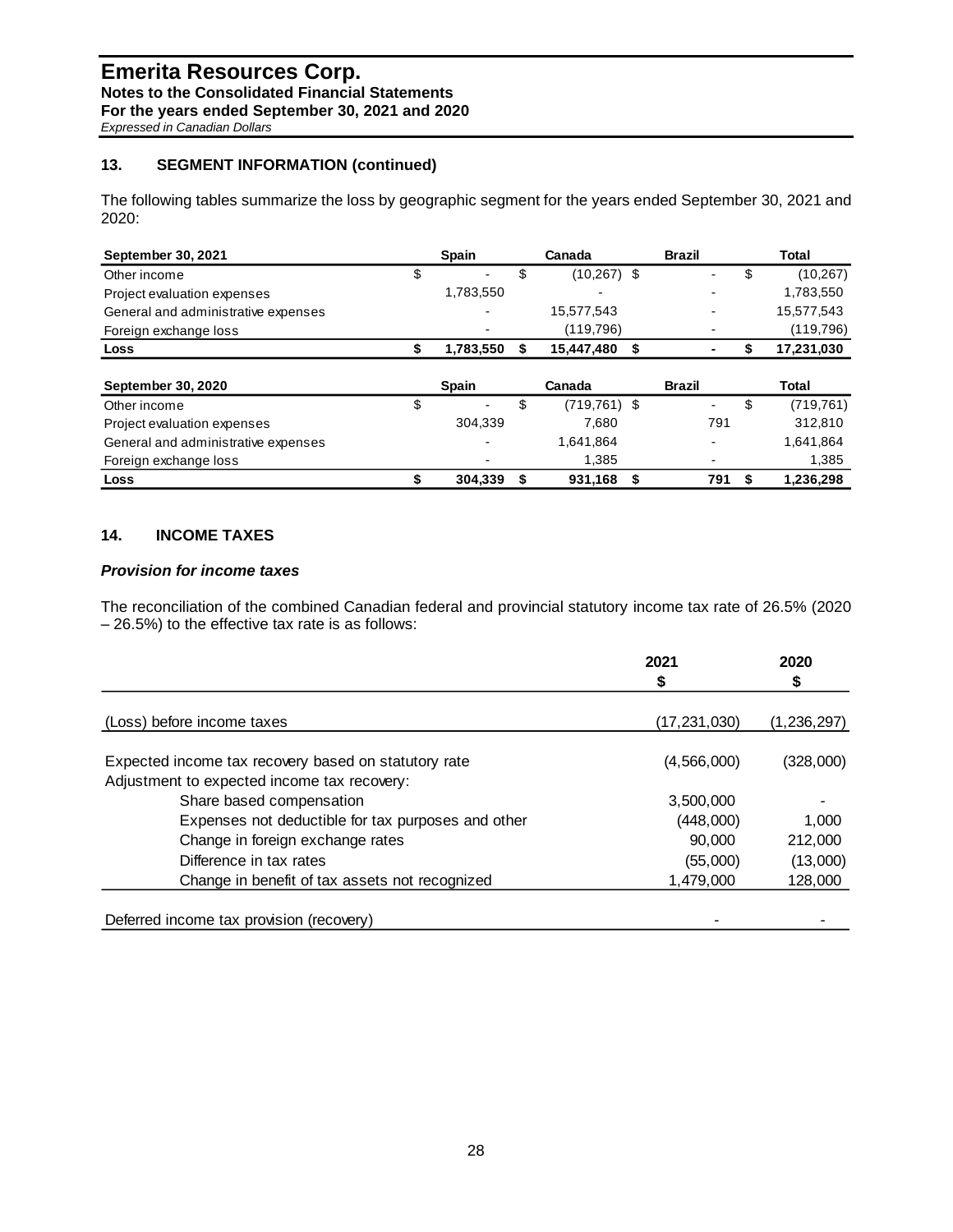## **14. INCOME TAXES (continued)**

#### *Deferred income taxes*

Deferred taxes are a result of temporary differences that arise due to the differences between the income tax values and the carrying amount of assets and liabilities.

|                                 | 2021       | 2020       |
|---------------------------------|------------|------------|
|                                 | S          |            |
| <b>Temporary Differences</b>    |            |            |
| Non-capital loss carry-forwards | 17,032,000 | 15,221,000 |
| Share issue costs               | 1,852,000  | 304,000    |
| Other temporary differences     | 299,000    | 299,000    |
|                                 |            |            |
| Total                           | 19,183,000 | 15,824,000 |

Deferred tax assets have not been recognized in respect of these items because it is not probable that future taxable profit will be available against which the Company can use the benefits.

Non-capital losses of \$10,707,000 in Canada expire between 2029 and 2041. Non-capital losses of €4,253,000 (\$6,326,000) in Spain expire between 2030 and 2039.

## **15. COMMITMENTS AND CONTINGENCIES**

The Company's exploration activities are subject to various laws and regulations governing the protection of the environment. These laws and regulations are continually changing and generally becoming more restrictive. The Company believes its operations are materially in compliance with all applicable laws and regulations. The Company expects to make expenditures to comply with such laws and regulations.

The Company is party to certain management contracts. These contracts contain minimum commitments of approximately \$592,000 (2020 - \$313,000) and additional contingent payments of up to approximately \$2,130,000 (2020 - \$1,190,000). As a triggering event has not taken place, the contingent payments have not been reflected in these consolidated financial statements.

Officers of the Company will receive aggregate bonus payments totaling \$400,000 upon the award of the Aznalcóllar Project in Spain and the completion of a subsequent financing. As a triggering event has not yet taken place, these contingent payments have not been reflected in these consolidated financial statements.

The Company is subject to various claims, lawsuits and other complaints arising in the ordinary course of business. The Company records provisions for losses when claims become probable and the amounts are estimable. Although the outcome of such matters cannot be determined, it is the opinion of management that the final resolution of these matters will not have a material adverse effect on the Company's financial condition, operations or liquidity.

The Company's joint venture agreement with the Aldesa Group requires the Company to invest an additional €1,250,000 in the development of the Plaza Norte project should the project advance to later phases. It is not currently known whether the Plaza Norte project will advance to a stage where this investment is required, therefore the expenditure has not been reflected in these consolidated financial statements.